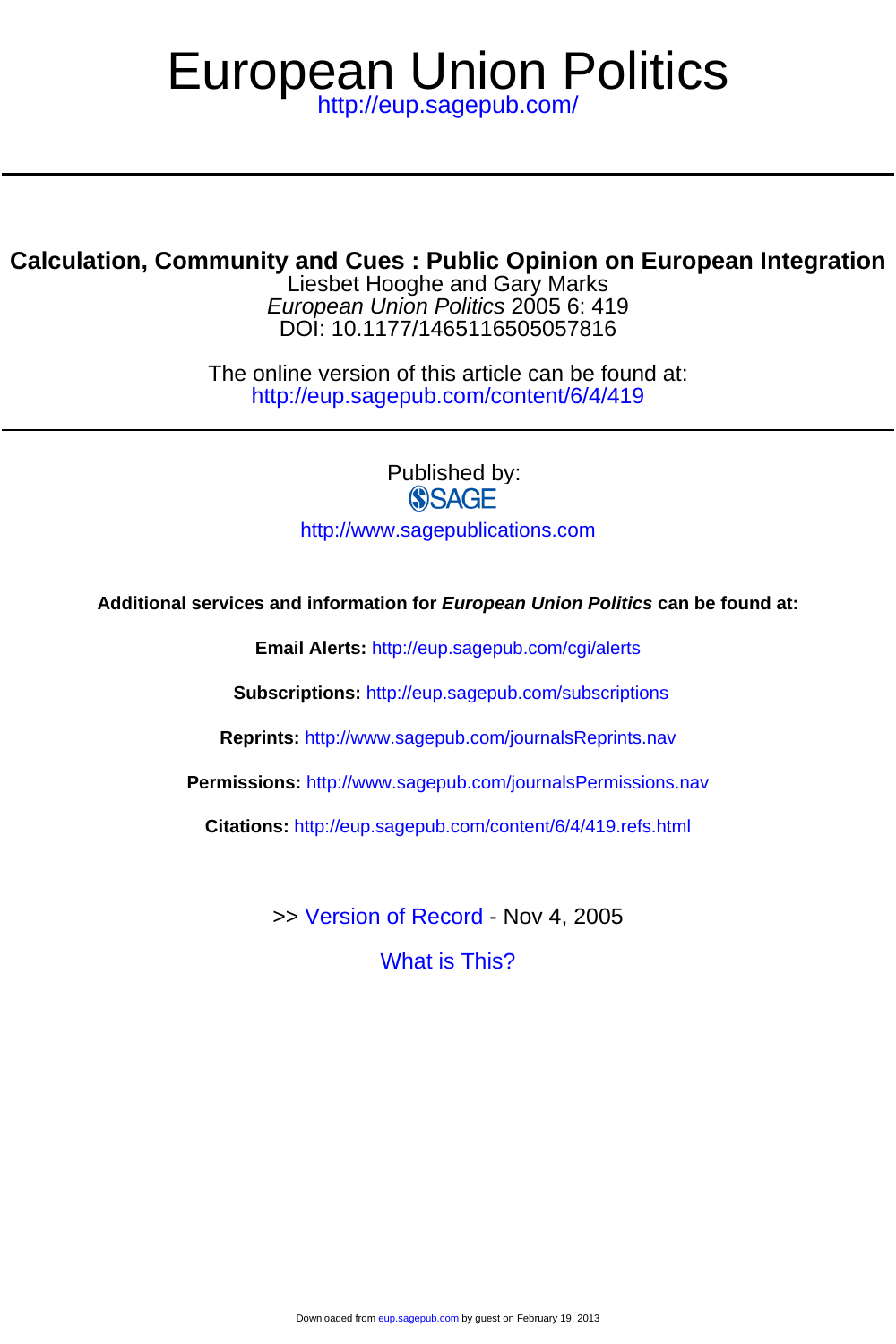

#### **European Union Politics**

DOI: 10.1177/1465116505057816 Volume 6 (4): 419–443 Copyright© 2005 SAGE Publications London, Thousand Oaks CA, New Delhi

#### **KEY WORDS**

- cueing
- **European integration**
- **i** identity
- political economy
- public opinion

# **Calculation, Community and Cues**

## Public Opinion on European Integration

### **Liesbet Hooghe**

*University of North Carolina at Chapel Hill, USA and Vrije Universiteit Amsterdam, Nethlands*

#### **Gary Marks**

*University of North Carolina at Chapel Hill, USA and Vrije Universiteit Amsterdam, Netherlands*

#### **ABSTRACT**

This article summarizes and extends the main lines of theorizing on public opinion on European integration. We test theories of economic calculus and communal identity in a multi-level analysis of Eurobarometer data. Both economic calculus and communal identity are influential, but the latter is stronger than the former. We theorize how the political consequences of identity are contested and shaped – that is to say, politically cued – in national contexts. The more national elites are divided, the more citizens are cued to oppose European integration, and this effect is particularly pronounced among citizens who see themselves as exclusively national. A model that synthesizes economic, identity, and cue theory explains around one-quarter of variation at the individual level and the bulk of variation at the national and party levels.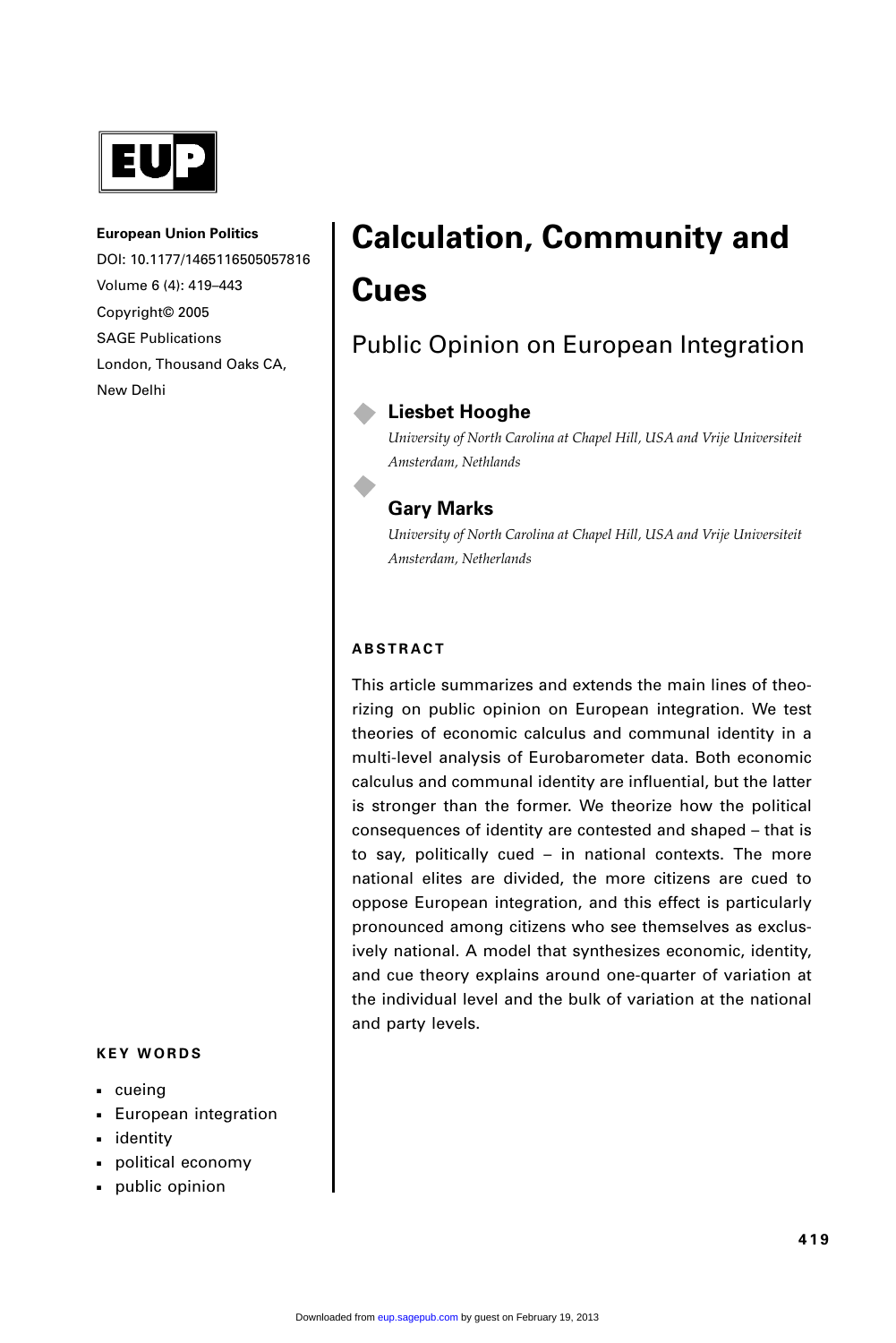What drives citizens to support or oppose European integration? The question is as old as the European Union, and it has been the subject of some one hundred articles, yet there is no scholarly consensus on the answer. There are three main families of explanation. Most research on the topic builds on trade theory to conceptualize a calculus of economic costs and benefits. The presumption is that citizens evaluate the economic consequences of European integration for themselves and for the groups of which they are part, and that such consequences motivate their attitudes. An alternative line of explanation draws on the psychology of group membership to examine how social identities, including, above all, national identities, constrain support for European integration. These two families of theorizing have often been pitted against one another as mutually exclusive conceptualizations. But a new line of research, drawing on cognitive and social psychology, challenges this either/or thinking by examining how political cues – grounded in ideology or in elite communication – mediate the effect of economic calculation and community membership.

These approaches conceive the European Union in contrasting ways. Economic theories view the EU as a regime that facilitates economic exchange, with profound distributional consequences for individuals arising from differences in asset mobility and for countries arising from varieties of capitalism. Social identity theory conceives of the European Union as a polity overarching established territorial communities, and considers how public opinion is constrained by citizens' conceptions of their identities. Cue theory regards the European Union as an extension of domestic politics, and infers that public attitudes are therefore guided by domestic ideology and domestic political organizations.

This article has three purposes. First, we take stock of the field to convey the current state of knowledge and, hence, our point of departure. The study of public opinion on European integration is fast-moving, and it is useful to compare the explanations that are now on the table. Our second purpose is to evaluate the relative causal power of the two most compelling explanations – economic theory and identity theory – in a way that proponents of each would find reasonable. In earlier work we find that both theories bite, but that identity appears the more powerful influence (Hooghe and Marks, 2004). Our third purpose is to build on this analysis to theorize how economic calculation and identity are cued by elites. Given that the European Union is rarely foremost in citizens' minds, we need to understand how interests and identity come to bear on European integration. The resulting model explains slightly more than one-quarter of the variance at the individual level and the bulk of variance at the country and party levels.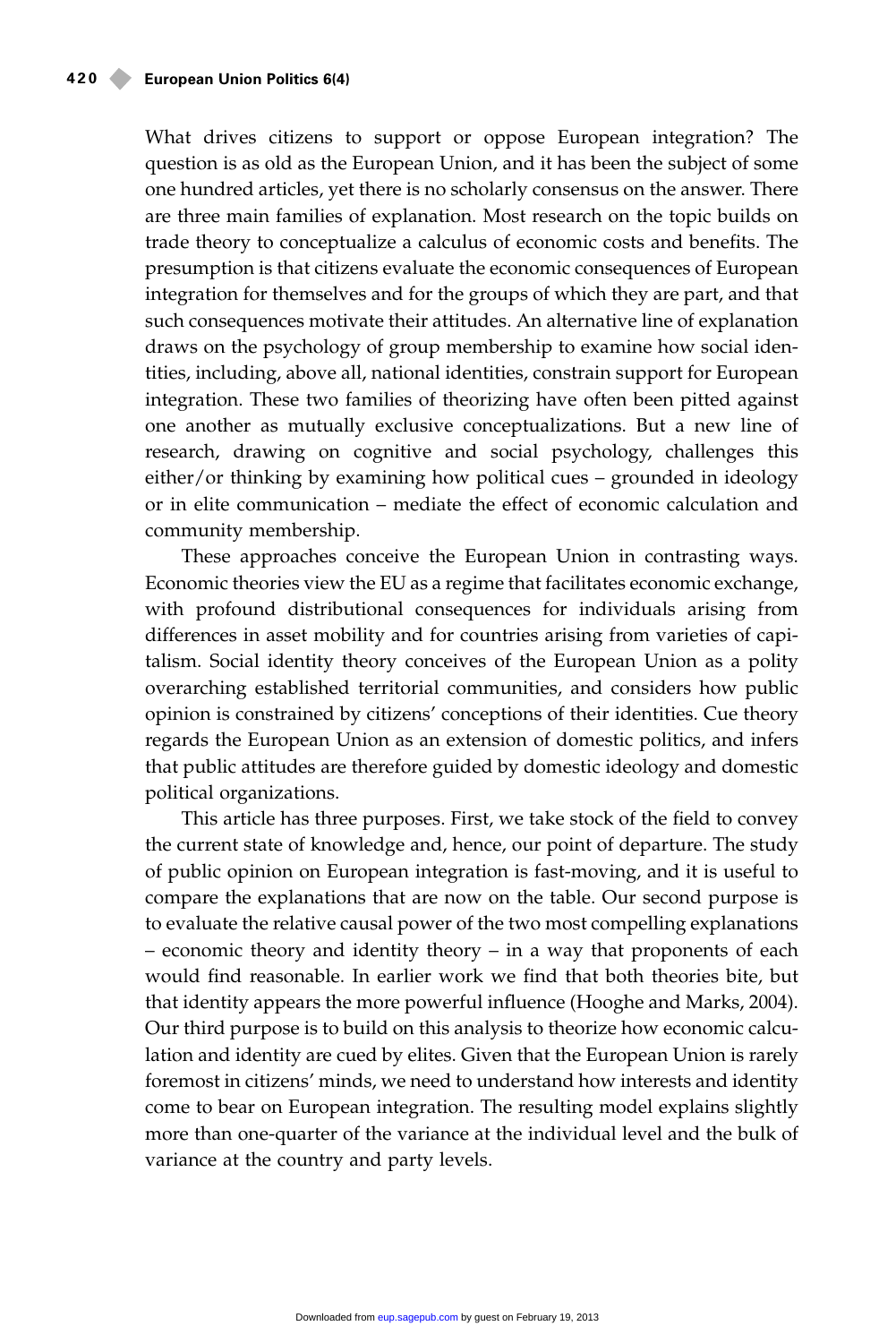#### **Theorizing support for European integration**

#### **Economic models**

European integration has engendered new forms of competition and, hence, new inequalities (Kriesi and Lachat, 2004). In general, trade liberalization and increased factor mobility advantage those with higher levels of human capital, and hurt those with less (Anderson and Reichert, 1996; Gabel 1998a, 1998b; Inglehart, 1970). Trade liberalization increases the international substitutability of labor because firms are more able to shift production across borders, and this intensifies job insecurity for less-skilled workers (Rodrik, 1997). International economic openness puts pressure on welfare systems and shifts the burden of taxation from mobile factors of production to immobile factors (Huber and Stephens, 2001; Scharpf, 2000). Following Gabel (1998b), we hypothesize that respondents' general level of education picks up these mobility effects (*education*).

Economic internationalization affects the relative scarcity of assets in a national economy depending on prior factor endowments (Brinegar and Jolly, 2005). According to the Heckscher–Ohlin theorem, trade benefits individuals who own factors with which the national economy is relatively well endowed and hurts individuals who own factors that are relatively scarce (Mayda and Rodrik, 2002; O'Rourke and Sinnott, 2001). Hence, in the most capital-rich member states we expect unskilled workers to be Euro-skeptic and managers or professionals to be Euro-supportive, whereas in labor-rich member states we expect the reverse (*manual worker\*gross national income* and *professional\*gross national income*).1

Theories of public opinion derived from individual egocentric calculation have been extended in two directions. First, *subjective* as well as *objective* factors have been taken into account. Second, s*ociotropic* evaluations concerning one's group (in this case, country) can be theorized alongside *egocentric* evaluations. The corresponding four lines of theorizing are represented in Figure 1.

Citizens may be sensitive to their *sociotropic* or collective economic circumstances (cell II in Figure 1), as well as to those that affect them *individually* (cell I in Figure 1). It seems reasonable to expect residents of countries that are net recipients of European Union spending to support European integration, and those in donor countries to oppose it (*fiscal transfer*) (Anderson and Reichert, 1996; Brinegar et al., 2004; Diez Medrano, 2003). The same logic is often at work in regional or federal states, where poorer regions champion centralization to increase redistribution whereas prosperous regions favor decentralization (Bolton and Roland, 1997).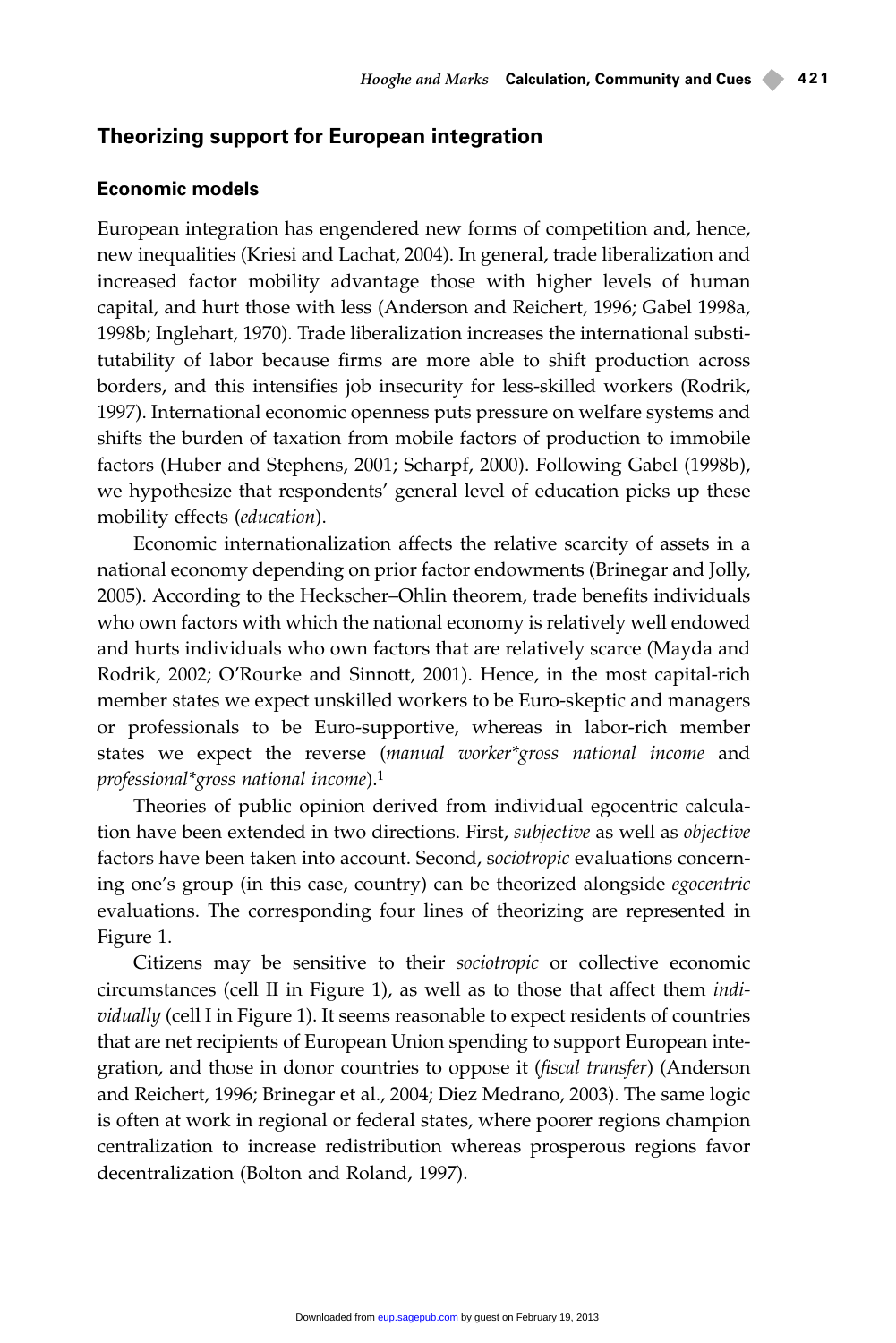|             | Objective evaluation                               | Subjective evaluation       |
|-------------|----------------------------------------------------|-----------------------------|
|             |                                                    | Ш                           |
| Egocentric  | Education<br>Manual worker*GNI<br>Professional*GNI | Personal economic prospects |
|             | II                                                 | IV                          |
| Sociotropic | Fiscal transfer<br>Type of capitalism              | National economic prospects |

**Figure 1** Economic models of public opinion on European integration.

Sociotropic preferences may be shaped by political-economic institutions (Brinegar et al., 2004; Ray, 2004). The European Union encompasses countries with contrasting systems of economic coordination: liberal, social democratic, continental/Christian democratic, and mixed (Hall and Soskice, 2001). Citizens' cost–benefit calculations concerning European integration are likely to be influenced by the type of capitalism in which they live and work. Political-economic institutions are costly to change, and hence we expect citizens in more peripheral systems – liberal and social democratic – to be Euro-skeptical (*type of capitalism: liberal, social democratic, continental/Christian democratic, mixed).*

*Subjective* economic evaluations can be expected to influence public opinion on European integration alongside *objective* factors (Anderson, 1998; Christin, 2005; Eichenberg and Dalton, 1993; Rohrschneider, 2002). European integration is perceived by most citizens to shape their economic welfare in a general sense. Citizens who feel confident about the economic future – personally (cell III) and for their country (cell IV) – are likely to regard European integration in a positive light, whereas those who are fearful will lean towards Euro-skepticism (*personal economic prospects* and *national economic prospects*).

The economic approach to public opinion is likely to be most valid when economic consequences are perceived with some accuracy, when they are large enough to matter, and when the choice a person makes actually affects the outcome. To the extent that these conditions are not present, attitudes may be sensitive to group identities (Chong, 2000; Elster, 1990; Sears and Funk, 1991; Young et al., 1991).

### **Identity**

The premise of social identity theory is that 'who one is' depends on which groups one identifies with. Humans evolved a capacity for intense group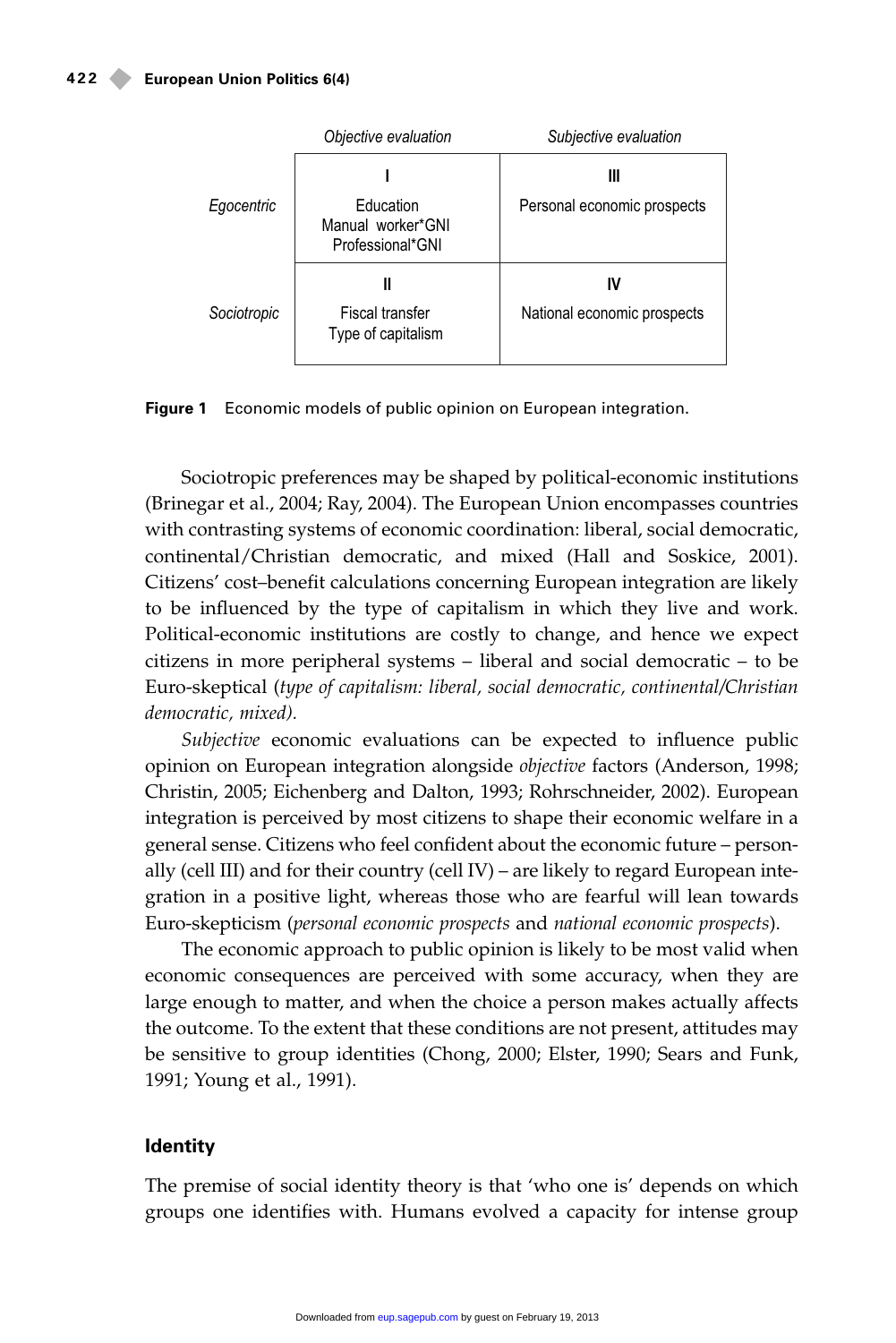loyalty long before the development of rational faculties. These loyalties can be extremely powerful in shaping views towards political objects (Massey, 2002; Sears, 1993; Sniderman et al., 2004). The strongest territorial identities are national, and we suspect that such identities constrain preferences concerning European integration.

The European Union meshes national and European governments in a system of multi-level governance that pools sovereignty over important aspects of citizens' lives. To the extent that European integration makes it more difficult for national governments to pursue distinctly national preferences, it undermines national self-determination and blurs boundaries between distinct national communities.

European integration reinforces multiculturalism. It erodes exclusionary norms of 'us' and 'them' that are deeply rooted in the creation of European national states. Kriesi and Lachat (2004) observe that individuals who strongly identify with their national community and who support exclusionary norms tend to perceive European integration as a threat. De Vreese and Boomgaarden (2005) show that anti-immigration sentiment is associated with Euro-skepticism. Similarly, McLaren finds that '[a]ntipathy toward the EU is not just about cost/benefit calculations or about cognitive mobilization . . . but about fear of, or hostility toward, other cultures' (McLaren, 2002: 553). Not only does European integration create economic losers and winners; it provokes a sharp sense of identity loss among defenders of the nation (*national attachment*) and among anti-cosmopolitans (*multiculturalism*).

The relationship between national identity and European integration is double-edged. On the one hand, national identity and European identity may reinforce each other (Citrin and Sides, 2004; Klandermans et al., 2003). It is not unusual for citizens to have multiple identities – to feel, for example, Catalan, Spanish, and European – at one and the same time (Diez Medrano and Guttiérez, 2001; Marks, 1999; Marks and Llamazares, forthcoming). Haesly (2001) finds positive, rather than negative, associations between Welsh and European identities and between Scottish and European identities. Klandermans and his co-authors (2003) detect a cumulative pattern of identities, in which farmers who identify with Europe tend also to identify with their nation. Risse (2002) conceptualizes the relationship as akin to a marble cake in which multiple identities are meshed together. Van Kersbergen (2000) conceives of European allegiance as embedded in national allegiance. Citrin and Sides find that 'while the nation retains primacy in most people's minds, the growing sense of Europeanness implies that more people are integrating a sense of belonging to two overlapping polities' (2004: 170).

But it is also true that opposition to European integration is couched as defense of the nation against control from Brussels. Radical right political parties in France, Denmark, Italy, Belgium, and Austria tap nationalism to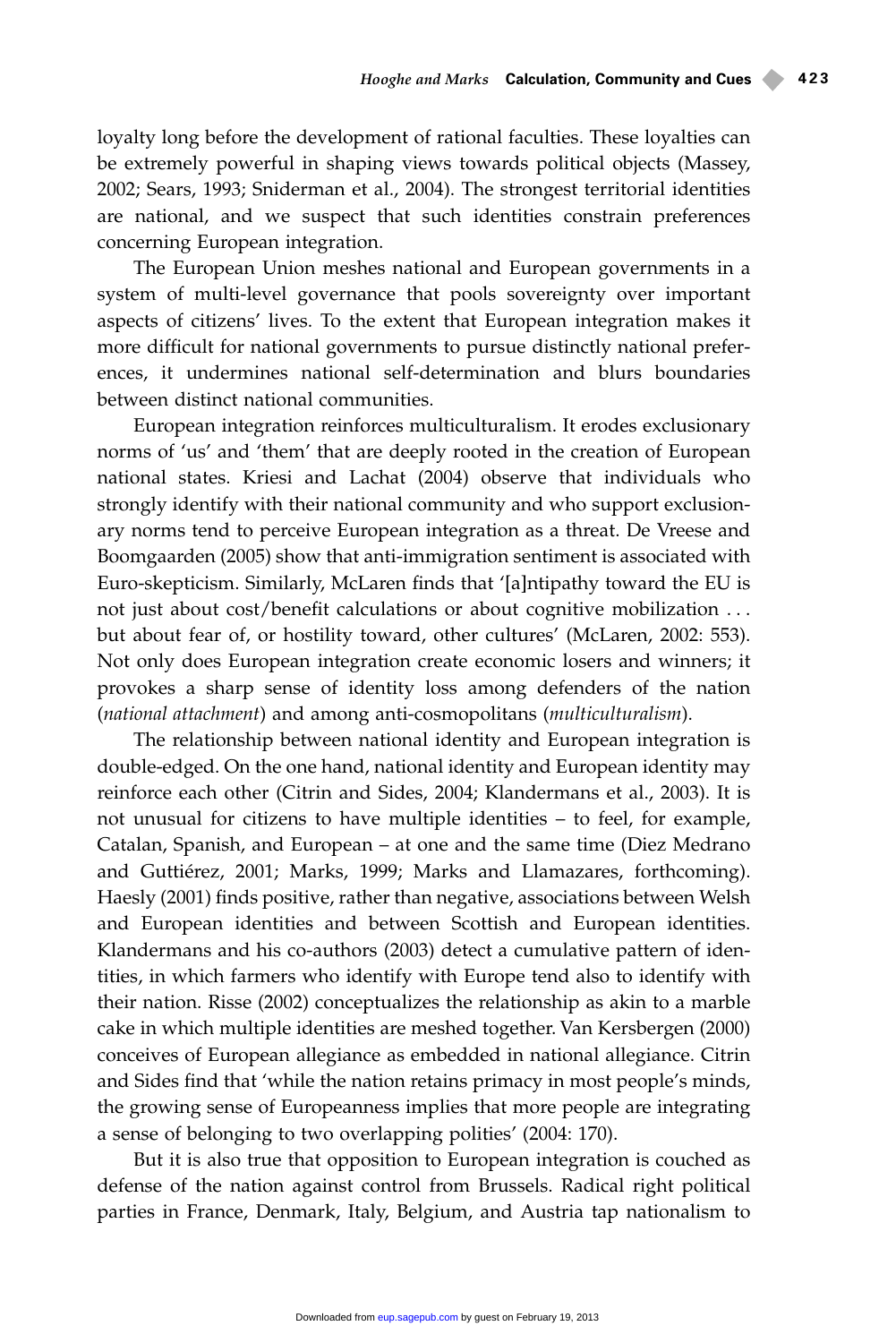reject further integration, and since 1996 such parties have formed the largest reservoir of Euro-skepticism in the EU as a whole (Hooghe et al., 2002; Taggart, 1998). Christin and Trechsel (2002) find that the stronger the national attachment and national pride of Swiss citizens, the less likely they are to support membership in the European Union. Carey (2002) shows that national attachment combined with national pride has a significant negative effect on support for European integration. Luedtke (2005) finds a strong negative association between national identity and support for EU immigration policy.

To resolve these conflicting expectations, we need to theorize how national identity can both reinforce and undermine support for European integration. Diez Medrano (2003) argues that national histories are crucial. Analyzing patterns of discourse in the UK, Spain, and Germany, Medrano finds that English Euro-skepticism is rooted in Britain's special history of empire, that West German pro-Europeanism reflects Second World War guilt, and that the Spanish tend to support European integration as proxy for modernization and democratization (Diez Medrano, 2003). A research team led by Stråth and Triandafyllidou (2003) links party programs, public opinion, educational curricula, and media within nine EU countries. These studies emphasize the stickiness of national identity within unique national contexts.

Can one generalize about the connection between national identity and public opinion? We begin with the basic distinction between exclusive and inclusive national identity, and we hypothesize that citizens who conceive of their national identity as exclusive of other territorial identities are predisposed to be considerably more Euro-skeptical than are those who conceive their national identity in inclusive terms (*exclusive national identity*). We know, for example, that individuals who identify themselves exclusively as Belgian or exclusively as Flemish are more likely to oppose multi-level governance than are those who identify themselves as both Belgian and Flemish (Maddens et al., 1996). We expect to find something similar at the supranational level (Hooghe and Marks, 2004).

However, the impact of identity on political attitudes is neither automatic nor uniform (Diez Medrano, 2003; Kriesi and Lachat, 2004). The connection between individuals' communal identity and their attitude toward European integration appears to be politically constructed, as we theorize in the next section.

#### **Political cues**

The premise of cue theory is that underlying values and interests need to be primed to become politically salient. An experiment examining immigrant attitudes among Dutch citizens finds that individuals who are prompted to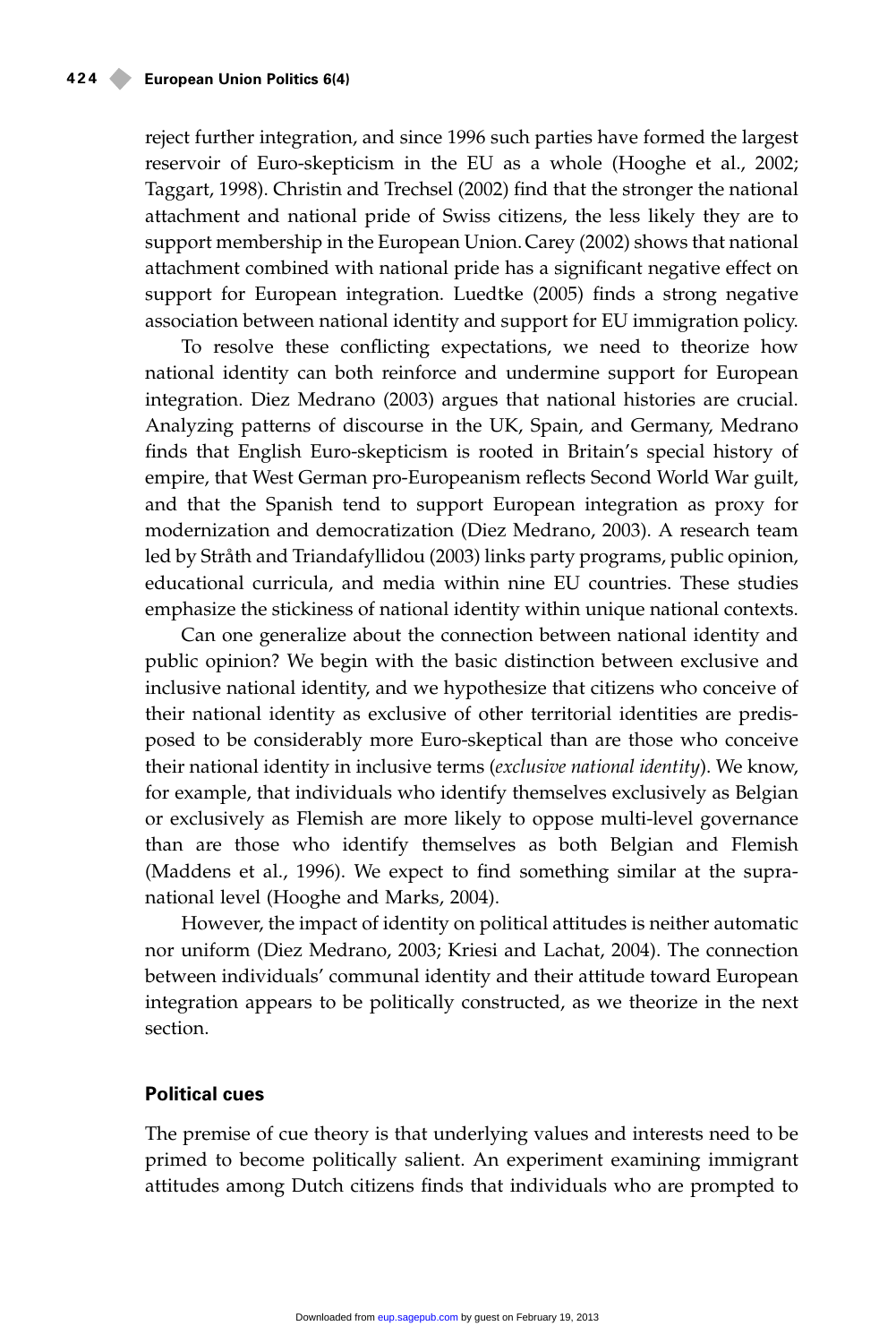think about national identity are much more likely to oppose immigration than are respondents whose personal identity is primed (Sniderman et al., 2004). This has directed attention to cognitive short-cuts, contextual factors, and elite cues, each of which help a person respond to a survey question about an issue that is seldom on his or her mind (Feldman, 1988; Steenbergen and Jones, 2002; Zaller, 1992).

The cues that appear most relevant to European integration arise in member states. The European Union is part of a system of multi-level governance that encompasses domestic political arenas, and so one would expect domestic politics to shape public views on European integration. A stream of research examines how national contexts frame views on European integration. Taking off from Franklin et al.'s 'uncorking the bottle' model (1994 and 1995) and Anderson's national proxies model (1998), this research emphasizes the quality of national governance (Sánchez-Cuenca, 2000), national democratic performance (Rohrschneider, 2002), or incumbent support and political ideology (Ray, 2003a). Here we hypothesize that public opinion is constrained by political ideology, political parties, and political elites in those domestic arenas.

Political choice in European domestic politics is structured by a general left/right dimension. Previous research has found that this dimension – in the aggregate – has little bite on public opinion on European integration (*left/right*) (Ray, 2003a, 2003b; Van der Eijk and Franklin, 1996). But some writers have suggested that the implications of left and right for public opinion on European integration depend on a country's political-economic institutions (Brinegar et al., 2004; Brinegar and Jolly, 2005; Marks, 2004; Ray, 2004). In most countries, European integration has become a left-leaning project because it holds out the prospect of continental-wide regulation. However, citizens in social democratic societies are likely to perceive European integration as a source of regulatory competition, and hence as a constraint on market regulation. Hence in social democratic systems, we expect the Left to be opposed to European integration and the Right to be supportive (*left/right\*social democratic capitalism*).

Literature on American public opinion suggests that citizens are cued by political elites (Druckman, 2001; Zaller, 1992: 97–117). In Europe, the most important political organizations connecting elites to the public are political parties, and we hypothesize that individuals who say that they support a particular party will tend to follow that party's position on European integration (*party cue*) (Steenbergen and Jones, 2002). Cues are likely to be strongest when elites conflict over an issue (Ray, 2003b; Steenbergen and Scott, 2004). Elite conflict punctures passive support for European integration – transforming the 'permissive consensus' that predominated during the EU's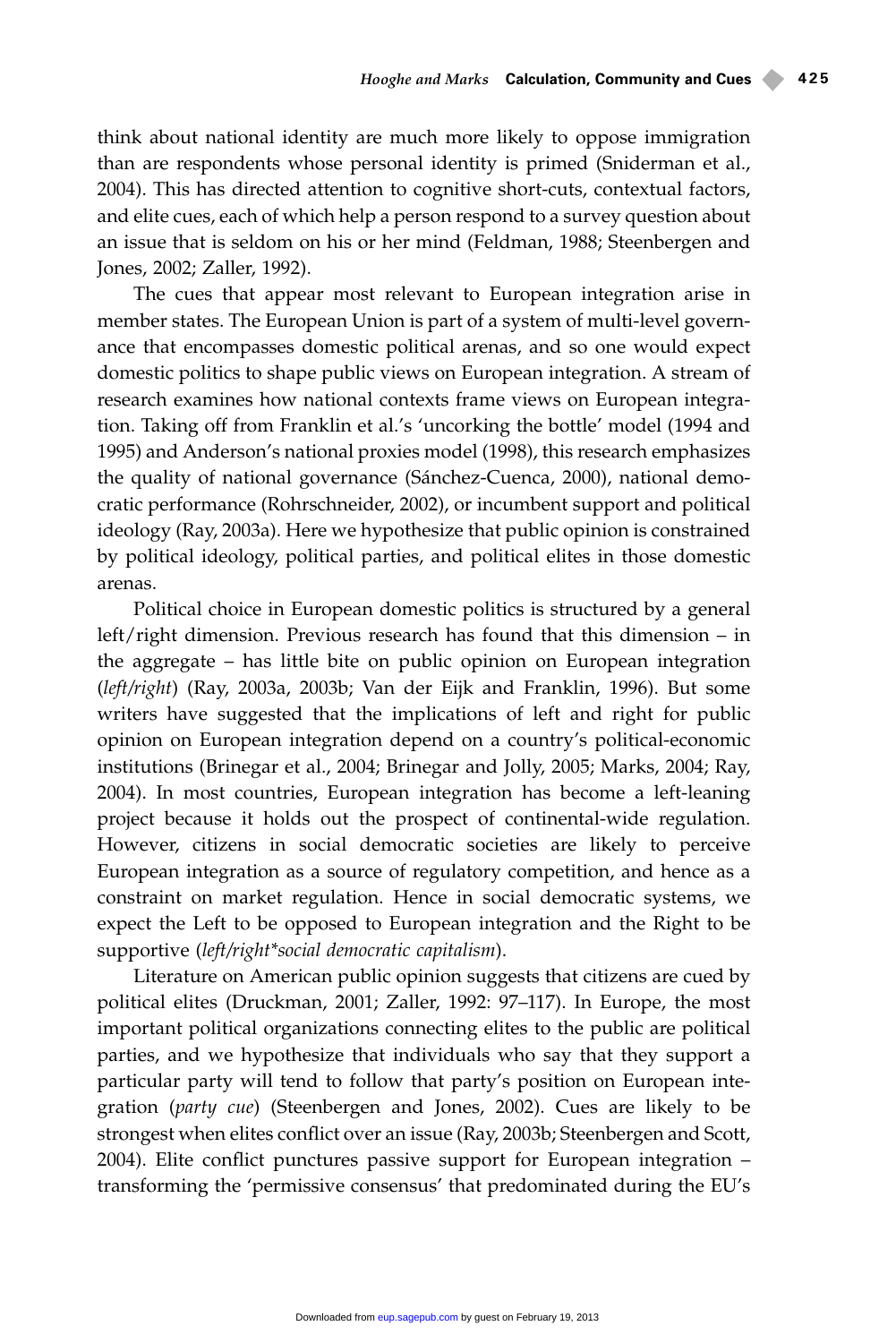first three decades into a 'constraining dissensus'. We hypothesize that the greater the divisions among political parties and national elites on European integration, the more citizens are likely to oppose the process (*elite division*). We follow Zaller (1992), Ray (2003b), and Steenbergen and Jones (2002) by modeling the causality as elite driven.<sup>2</sup>

Research on national political parties tells us that conflict over European integration has, in large part, become a struggle over national community values: what does it mean to be British, French, or Greek, and how does this connect to European integration? We hypothesize that citizens who see themselves as exclusively national are particularly receptive to elite warnings that European integration harbors unacceptable foreign influence. We theorize an interaction: the deeper elite division in a country, the more will exclusive national identity be harnessed against European integration (*elite division\*exclusive national identity*). In countries where the elite is divided on the issue, exclusive national identity is likely to rear its head. In countries where the elite is squarely behind the European project, we expect national identity to lie dormant or to be positively associated with support for integration.

#### **Models**

Table 1 summarizes 11 models of public opinion on European integration. The table lists the dependent variable used in each analysis, the method of analysis, the proportion of the variance explained, and, in italics, the most powerful independent variables. These models are, in our view, the most interesting, influential, and/or original analyses to have appeared over the past decade. They also represent the major directions in theorizing. Direct comparison of results across these models is complicated because the dependent variable varies, as do populations, time points, and methods. But some general lessons can be learned.

Most models, like the field as a whole, emphasize political-economic variables. Identities are far less prominent, though we over-sample in this respect by including McLaren's cultural threat model (2002), Carey's identity model (2002), and Diez Medrano's framing Europe model (2003).

The European Union is a moving target, and it is not surprising that analyses of public opinion have changed over time. Up to the mid-1990s and the Maastricht Treaty, the EU was essentially a means to institutionalize market integration, and analyses of public opinion reflected this. Gabel's book *Interests and Integration* (1998b), from which we draw the policy appraisal and national political economy models, is primarily concerned with economic costs and benefits, as is Anderson and Reichert's economic benefits model (1996). Another stream of work (not represented in Table 1) examines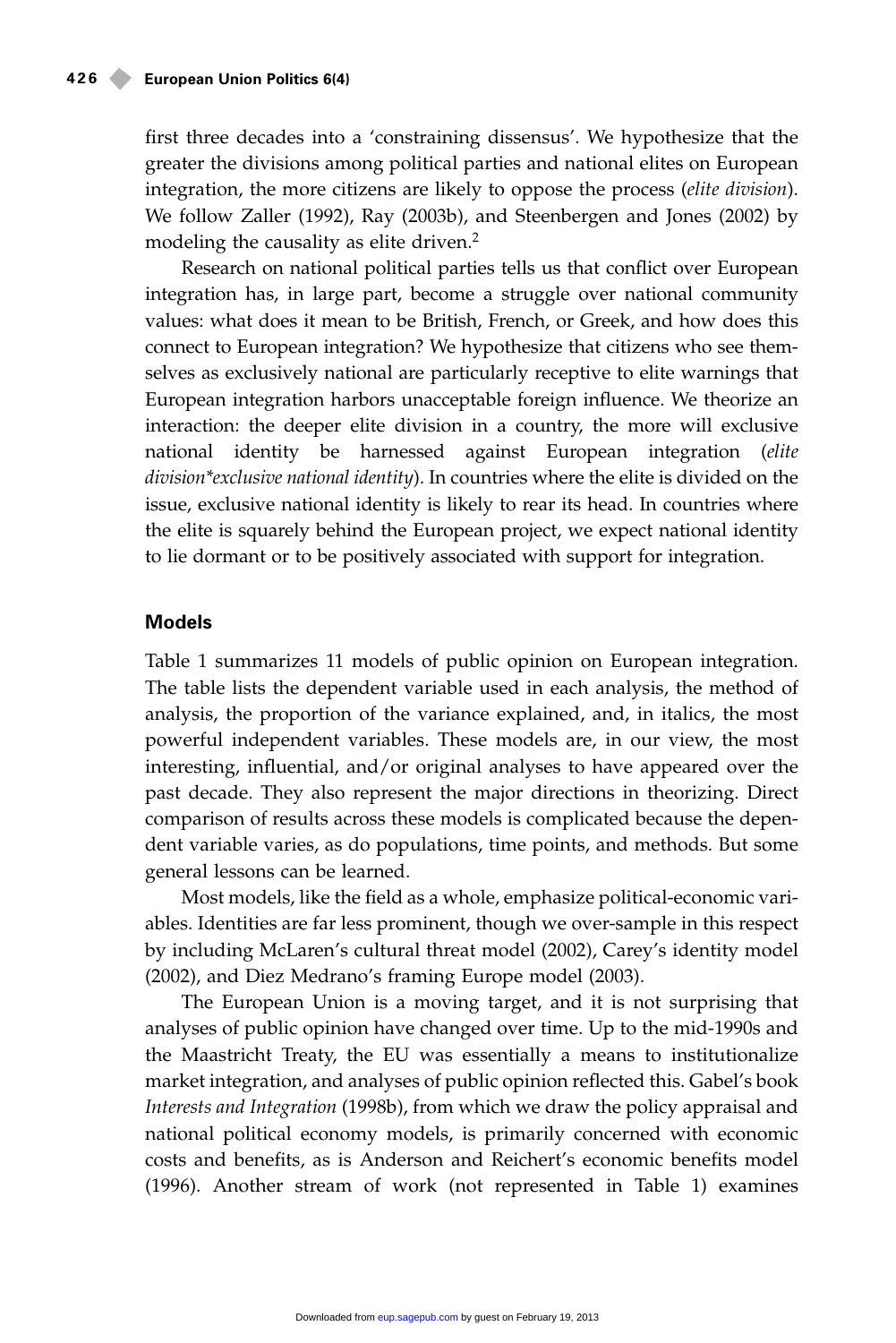cross-national variation in support in terms of aggregate economic factors (Carrubba, 1997; Eichenberg and Dalton, 1993 and 2003).

Several models engage domestic politics. Anderson's national proxies model (1998), Rohrschneider's democratic performance model (2002), and Steenbergen and Jones' party cue model (2002) draw attention to national political-institutional variables, of which party support or party cue appear especially powerful. Brinegar et al.'s types of capitalism model (2004) highlights how national political-economic institutions refract left/right positioning on European integration.

In the 1990s, elite conflict on Europe intensified, radical right parties became the Euro-skeptical vanguard, and scholars began to analyze communal identities as sources of public opinion. Carey's identity model (2002) provides evidence that regional, national, and European identities structure EU public opinion. McLaren's cultural threat model (2002) demonstrates that negative attitudes towards the EU reflect general hostility toward other cultures. Diez Medrano's model (2003) attempts to generalize how different national histories frame conceptions of national identity and Europe.

Our analysis builds on these insights. We compare the relative influence of economic calculation and communal identity, and we propose a simple, but encompassing, model that explains around one-third of the variance in public support for European integration.

### **Method and data**

To measure support for European integration we combine three complementary elements of support: the *principle* of membership, the desired *speed* of integration, and the desired *direction* of future integration. The results reported below are robust across these component measures. This and other variables in our analysis are detailed in the appendix (see the appendix $3$  also for descriptive statistics).4

We use multi-level analysis to probe variation at the individual, party, and country level. Our presumption is that political parties and countries are irreducible political contexts that interact with individual attributes to produce political effects – in this case, support for or opposition to European integration. To the extent that individuals are clustered in parties and countries, they should not be regarded as independent units of analysis. Ignoring this biases standard errors because residuals will co-vary across the higher-level groups. By specifying predictors for clustered data across the relevant clusters, one is less likely to mis-specify parameters (Steenbergen and Jones, 2002).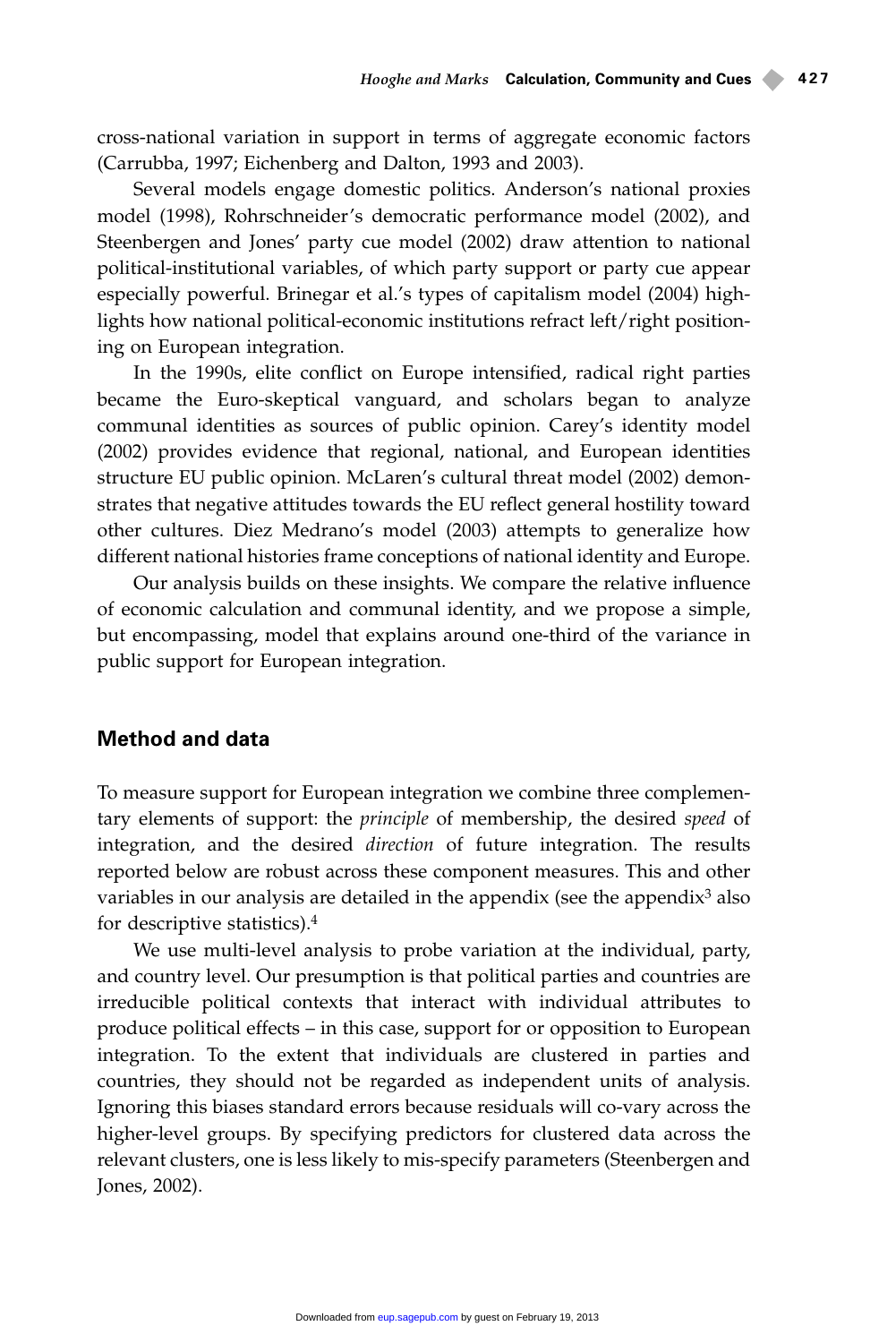| Table 1                                                      | Public opinion on European integration<br>Gabel/Palmer's                         | Anderson/Reichert                             | Gabel's                                                               | Gabel's national                                                         | Brinegar et al.'s                                 |
|--------------------------------------------------------------|----------------------------------------------------------------------------------|-----------------------------------------------|-----------------------------------------------------------------------|--------------------------------------------------------------------------|---------------------------------------------------|
| Economic models                                              | economic voting<br>model (1995)                                                  | economic benefits<br>model (1996)             | policy-appraisal<br>model (1998b)                                     | political economy<br>model (1998c)                                       | types of capitalism<br>model (2004)               |
| Dependent variable                                           | Membership +<br>unification                                                      | Membership                                    | Membership                                                            | Membership                                                               | Perceived/desired<br>speed                        |
| <b>Economic calculation</b><br>Individual factors            | Occupation, income,<br>education, proximity<br>to border                         | Occupation, <sup>c</sup> income,<br>education | Occupation, <sup>d</sup> income,<br>education, proximity<br>to border | Human capital, <sup>a</sup><br>relative wage, <sup>e</sup><br>occupation |                                                   |
| Collective factors                                           | Evaluation of<br>national economy, <sup>a</sup><br>national benefit <sup>b</sup> | EU trade, budget<br>returns                   |                                                                       | EU trade                                                                 | Type of capitalism,<br>Structural funding         |
| <b>Community and identity</b><br>Cultural threat<br>Identity |                                                                                  |                                               |                                                                       |                                                                          |                                                   |
| <b>Political cues</b><br>Ideology/values                     |                                                                                  | Postmaterialism                               |                                                                       |                                                                          | Values, <sup>h</sup> left/right<br>self-placement |
| Party/elite cues<br>Other political cues                     |                                                                                  |                                               |                                                                       | Political stability <sup>f</sup>                                         | Party cue <sup>i</sup>                            |
| <b>Other factors</b>                                         |                                                                                  | Gender, age, length                           | Gender, age                                                           | Geopolitical                                                             |                                                   |
| Country dummies                                              | Yes                                                                              | of membership<br>No                           | Yes                                                                   | security <sup>g</sup><br>Yes                                             | No                                                |
| Method                                                       | OLS pooled time                                                                  | OLS over different                            | OLS pooled time                                                       | OLS pooled time                                                          | <b>OLS</b>                                        |
| R <sup>2</sup>                                               | series (EU)<br>.38                                                               | years (EU)<br>$.04 - .10$                     | series (EU)<br>$.13 - .14$                                            | series (EU)<br>$.11 - .13$                                               | (EU)<br>.17                                       |

Notes: The strongest variables in each model are italicized.

a Retrospective evaluation. b Benefit question. c Dummy for farmer. d Dummies: farmer, professional, manual worker. e Occupation/ income interaction. f % vote parties opposing democratic capitalism. a WWII deaths. h Views on welfare state, gender equality. i See Steenbergen and Jones (2002).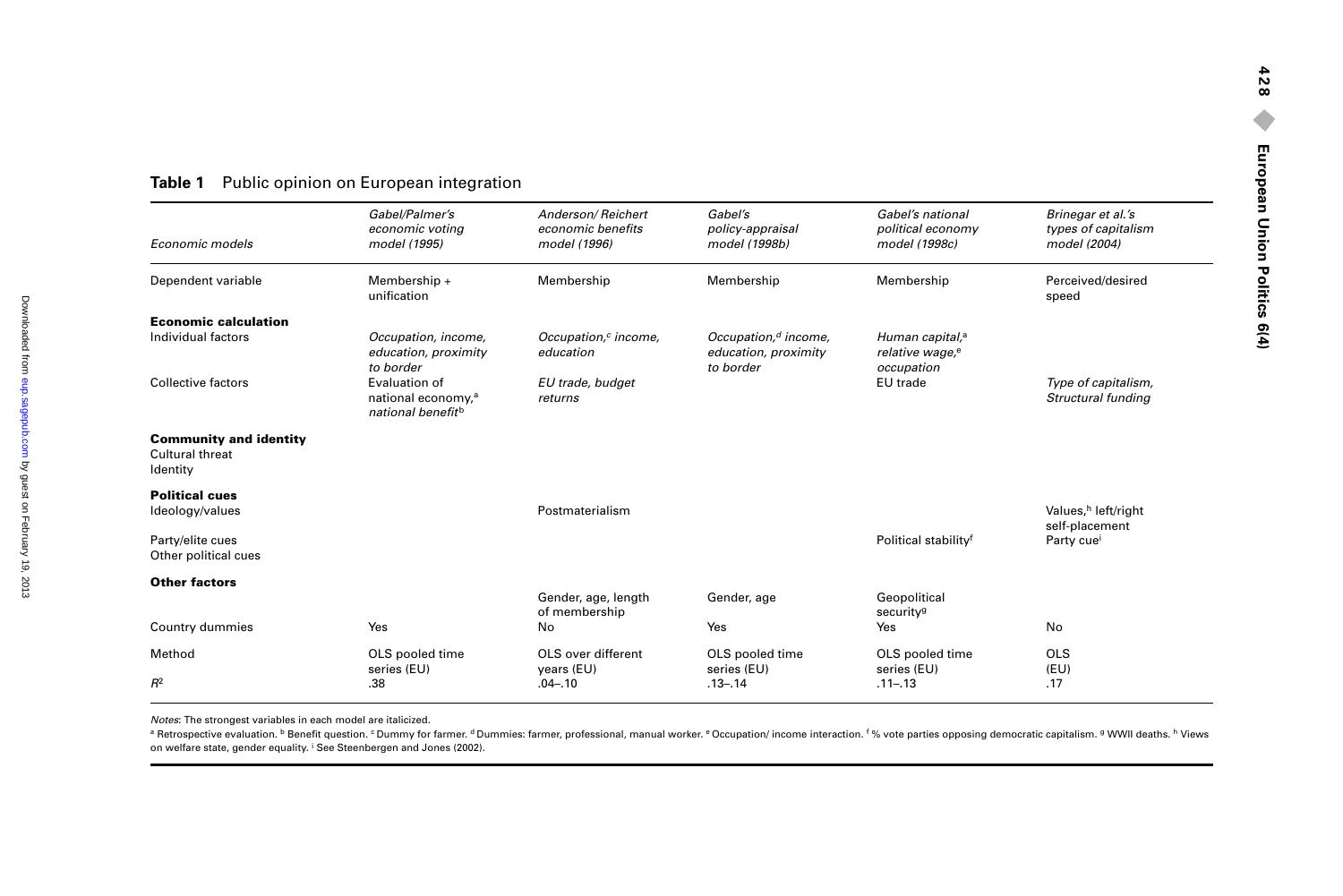| Non-economic models                              | Anderson's national<br>proxies model<br>(1998)     | Rohrschneider's<br>democracy model<br>(2002)                          | Steenbergen/Jones'<br>party cue model<br>(2002) | McLaren's cultural<br>threat model<br>(2002)             | Carey's identity<br>model<br>(2002)                                 | Diez Medrano's<br>framing Europe model<br>(2003) |
|--------------------------------------------------|----------------------------------------------------|-----------------------------------------------------------------------|-------------------------------------------------|----------------------------------------------------------|---------------------------------------------------------------------|--------------------------------------------------|
|                                                  |                                                    |                                                                       |                                                 |                                                          |                                                                     |                                                  |
| Dependent variable                               | Membership                                         | Support for EU<br>government <sup>c</sup>                             | Membership +<br>desired speed                   | Membership +<br>benefit                                  | Membership                                                          | Index of support for<br><b>EMU and CFSP</b>      |
| <b>Economic calculation</b>                      |                                                    |                                                                       |                                                 |                                                          |                                                                     |                                                  |
| Individual factors                               | Evaluation of<br>personal economy                  | Evaluation of<br>personal economy                                     |                                                 | Occupation, income,<br>education, proximity<br>to border | Occupation, income,<br>education; evaluation<br>of personal economy | Occupation, income,<br>education                 |
| <b>Collective factors</b>                        | Evaluation of national<br>economy                  | Evaluation of single<br>market, national economy                      |                                                 | Perceived economic<br>threat <sup>e</sup>                | Evaluation of national<br>economy                                   | Inflation, growth, trade,<br>objective 1 region  |
| <b>Community and identity</b><br>Cultural threat |                                                    |                                                                       |                                                 | Perceived cultural                                       | Perceived cultural                                                  | Perceived cultural                               |
|                                                  |                                                    |                                                                       |                                                 | threat <sup>f</sup>                                      | threat <sup>9</sup>                                                 | threat                                           |
| Identity                                         |                                                    |                                                                       |                                                 |                                                          | national pride, <sup>h</sup><br>territorial attachment <sup>i</sup> | European attachment                              |
| <b>Political cues</b>                            |                                                    |                                                                       |                                                 |                                                          |                                                                     |                                                  |
| Ideology/values                                  |                                                    | Post-materialism                                                      |                                                 | Left/right self-placement                                |                                                                     |                                                  |
| Party/elite cues                                 | Party support <sup>a</sup>                         |                                                                       | Party cue <sup>d</sup>                          |                                                          |                                                                     | Party supporti                                   |
| Other political cues                             | System support, <sup>b</sup><br>government support | Perception EU<br>representation,<br>satisfaction with<br>EU democracy |                                                 |                                                          |                                                                     |                                                  |
| <b>Other factors</b>                             |                                                    |                                                                       |                                                 |                                                          |                                                                     |                                                  |
|                                                  |                                                    |                                                                       | Opinion leadership                              |                                                          | Opinion leadership                                                  | Catholic country;<br>distance to Brusselsk       |
| Country dummies                                  | Not applicable                                     | Not applicable                                                        | No                                              | Yes                                                      | Yes                                                                 | No                                               |
| Method                                           | <b>OLS</b><br>(individual countries)               | OLS: multi-level<br>analysis<br>(individual countries)                | Multi-level analysis<br>(EU)                    | <b>OLS</b><br>(EU)                                       | Ordered LOGIT<br>(EU)                                               | Multi-level analysis<br>(EU)                     |
| $R^2$                                            | $.09 - 0.20$                                       | $.23 - 0.40$                                                          | .09                                             | $.17 - .21$                                              | 59% correct                                                         | .21                                              |

**Table 1** Continued

Notes: The strongest variables in each model are italicized.

<sup>a</sup> Voted for establishment party. <sup>b</sup> Satisfaction with national democracy. <sup>c</sup> (1) EU government responsible to EU Parliament? (2) More power for EP good/bad? (3) EP more/less important role? <sup>d</sup> EU support among politic assigned as value to party supporters. <sup>e</sup> Minorities abuse social benefits. <sup>f</sup> Religious practices of minorities threaten way of life. <sup>9</sup> EU threatens national identity, language. <sup>h</sup> Interaction national pride, exclusi i Local, region, nation, Europe. j Government party; working class vs. bourgeois party. k Also WWII deaths, new democracy.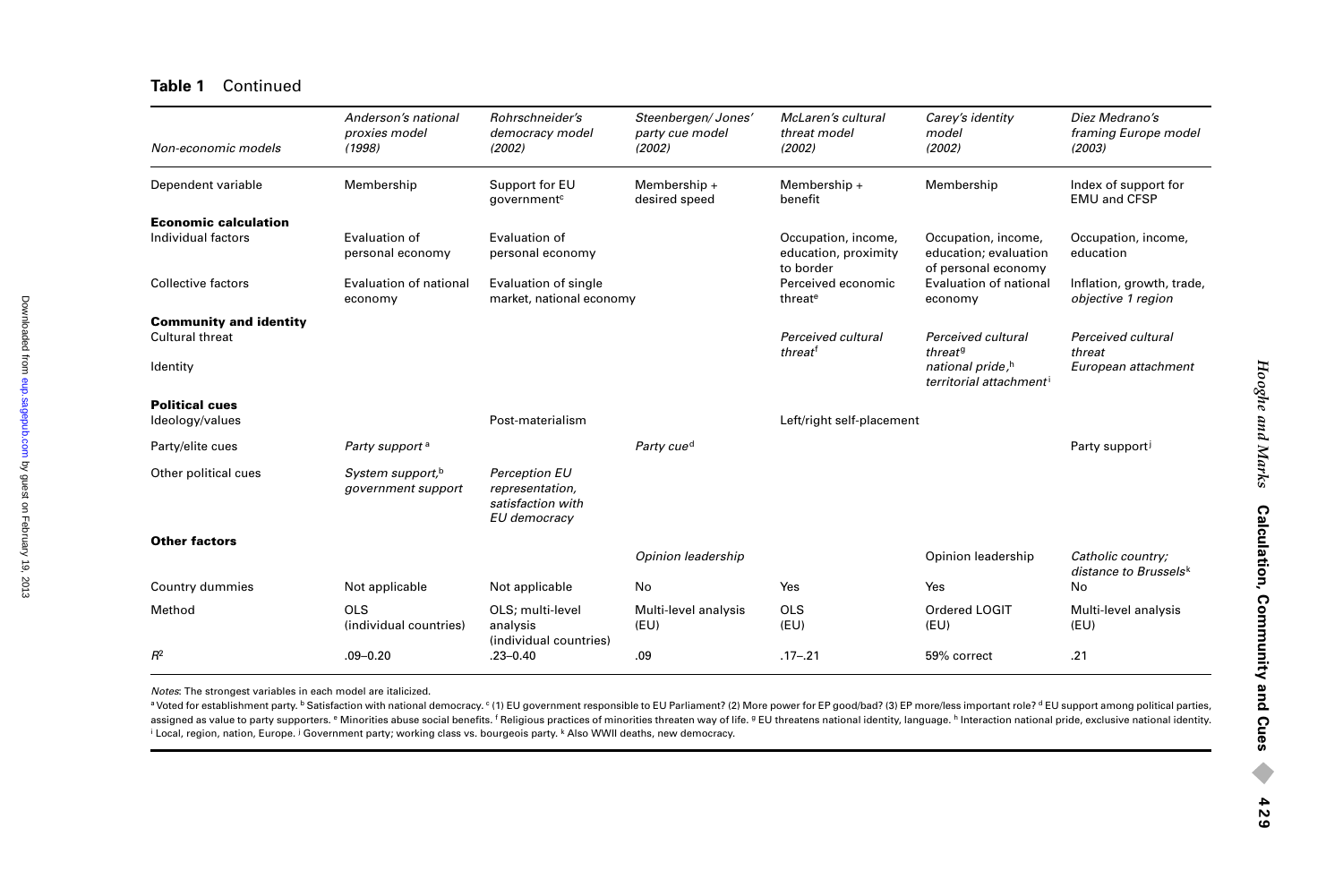| The base model<br>Table 2 |  |
|---------------------------|--|
|---------------------------|--|

|                                        | Unstandardized<br>coefficients | Standard<br>errors |
|----------------------------------------|--------------------------------|--------------------|
| Fixed effects: constant                | 64.697**                       | 2.965              |
| Variance components                    |                                |                    |
| Country level                          | 110.838**                      | 46.446             |
| Party level                            | 70.261**                       | 13.013             |
| Individual level                       | 593.384**                      | 9.669              |
| $-2$ * log likelihood                  | 70985                          |                    |
| <i>Note:</i> * $p < .01$ ** $p < .001$ |                                |                    |

We use five controls throughout. Consistent with prior work, we expect support to be greater among opinion leaders, respondents knowledgeable about European politics, men, and younger individuals. We also control for *European attachment* so that our measure of *exclusive national identity* does not tap absence of European identity. *European attachment* is strongly associated with support for European integration  $(R = .30)$ , and its inclusion as a control variable imposes conservatism in estimating the significance and effect of identity variables of theoretical interest.

#### **Results**

Let us begin by examining the extent to which variation in public opinion on European integration is clustered among countries and political parties. An empty ANOVA model partitions the total variance into discrete variance components. The ANOVA model, hereafter described as the base model, is shown in Table 2. The individual level accounts for 76.6% of the variance across the sample; the party level accounts for 9.1%; and the country level accounts for 14.3%.

Table 3 presents the results of the multi-level analysis. Each of the theories we discuss has some power. Models 1 and 2 confirm that citizens respond to economic stimuli. Variables that tap occupation along with personal and collective expectations are significant in both models, though they are not particularly powerful when compared with variables that tap type of capitalism (model 1) or fiscal redistribution among countries (model 2).

In model 1, mean support for European integration is more than 25 points lower (on a 100-point scale) in Scandinavian social democratic political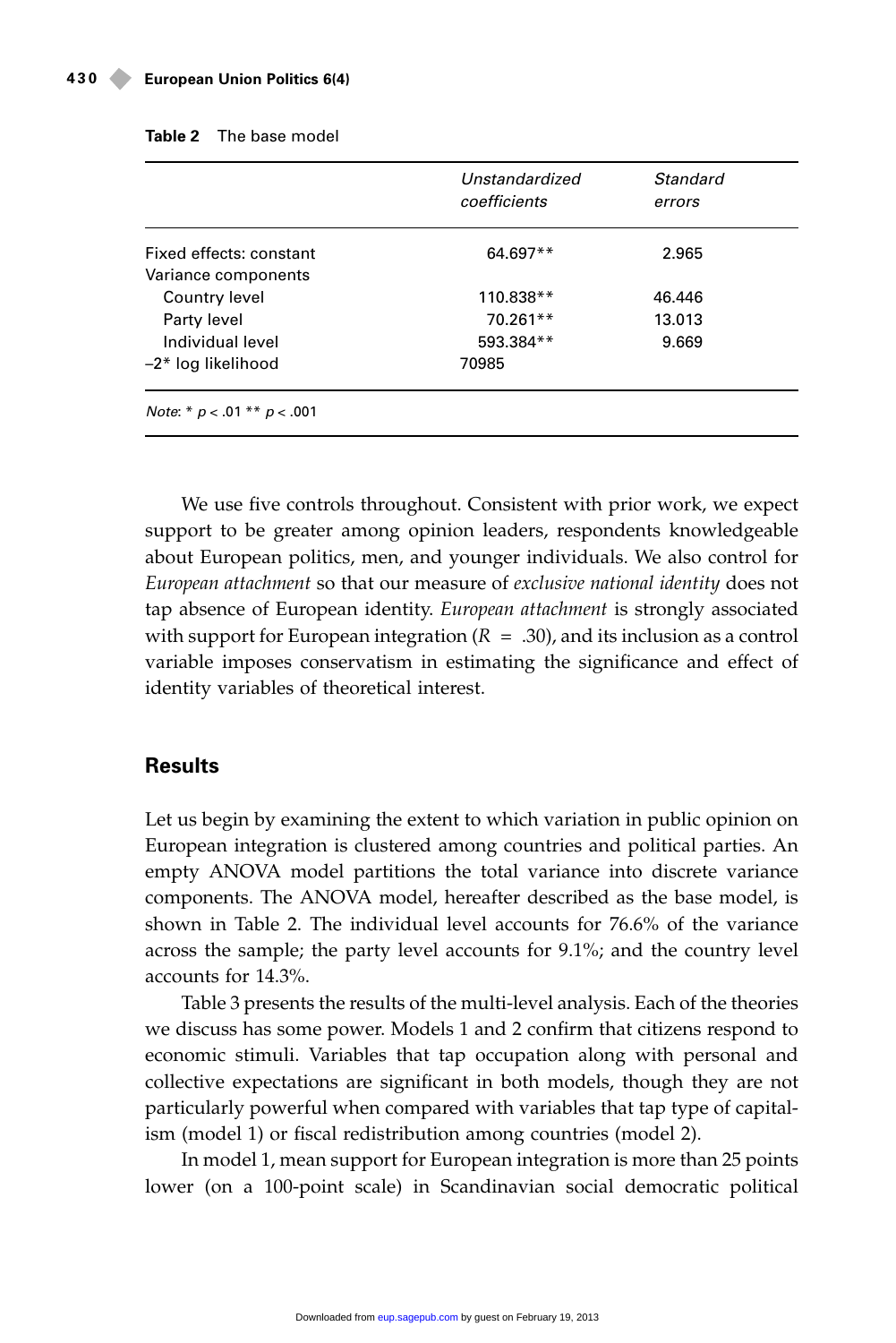economies than in our reference category, the mixed political economies of France and southern Europe. Model 1 accounts for almost four-fifths of the country variance in our data, considerably more than model 2 or model 3. But what can one infer from the strength of dichotomous varieties of capitalism variables? The three dummy variables in model 1 specify groupings of countries that share distinctive social, political, and cultural features alongside particular types of capitalism. To be sure, Scandinavians tend to be far more Euro-skeptical than southern Europeans, but is this because they have a distinctive political economy, or because Scandinavians have particular identities that lead them to resist rule from Brussels?

To probe further, one must replace country names with variables. In model 2 we replace the dummies representing groups of countries with a measure of fiscal redistribution. Because most redistribution in the EU is from the richer countries of the north to the poorer countries in the south, *fiscal transfer* is strongly correlated  $(R > .30)$  with three of the dummy variables for country groupings. Adding the variable to model 1 creates unstable coefficients. In model 2 and under the controls exerted in subsequent models, *fiscal transfer* is significant and powerful.

Figure 2 illustrates this by estimating the relative effect of eight influential independent variables, including *fiscal transfer*. The solid boxes encompass the inter-quartile range and the whiskers indicate the range between the 5th and the 95th percentile, holding all other independent variables at their means. An individual in Germany at the 5th percentile on *fiscal transfer* has a mean score of 66.3 on *support for European integration*, whereas an individual in Greece, at the 95th percentile, has a mean score of 81.5, controlling for all other variables in our analysis. The differing length of the 95% whiskers in Figure 2 for this variable indicates that its association with support for European integration is not linear. *Fiscal transfer* sharply delineates four countries (Greece, Portugal, Spain, and Ireland) that receive the bulk of cohesion funding and that tend to be pro-EU.

Three variables that tap identity – *exclusive national identity*, *multiculturalism*, and *national attachment* – are featured in model 3. This model is not as efficient as either model 1 or model 2 in accounting for country variance, but it is considerably better at explaining variance at the party and at the individual level. The reduction in the chi-square (–2\*log likelihood) from model 2 to model 3 is 714, and model 3 costs four fewer degrees of freedom. This identity model explains 21.9% of the total variance (excluding *European attachment*).

The double-edged character of identity is apparent: national identity both contributes to, and diminishes, support for European integration. Attachment to one's country is positively correlated with *support for European integration*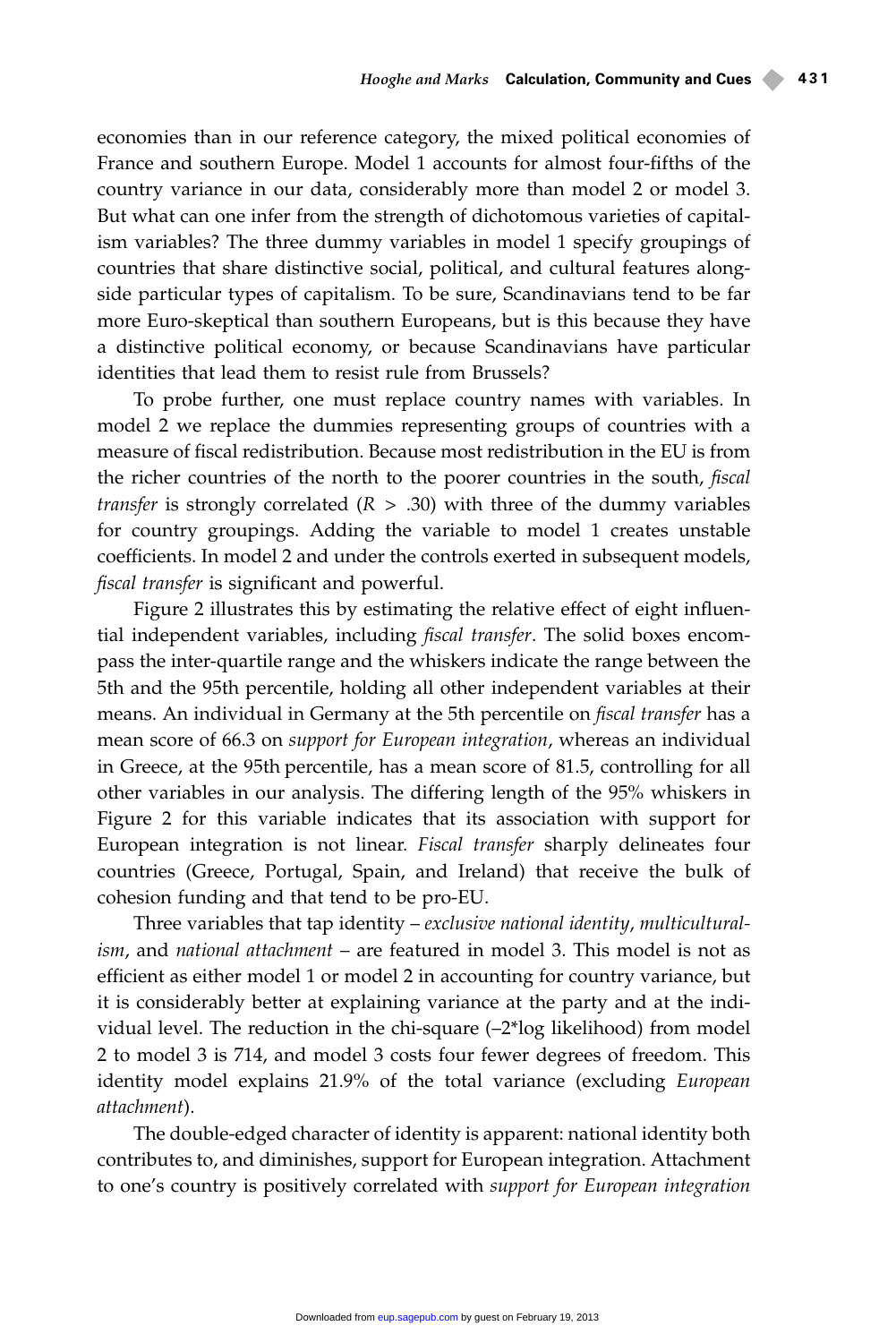



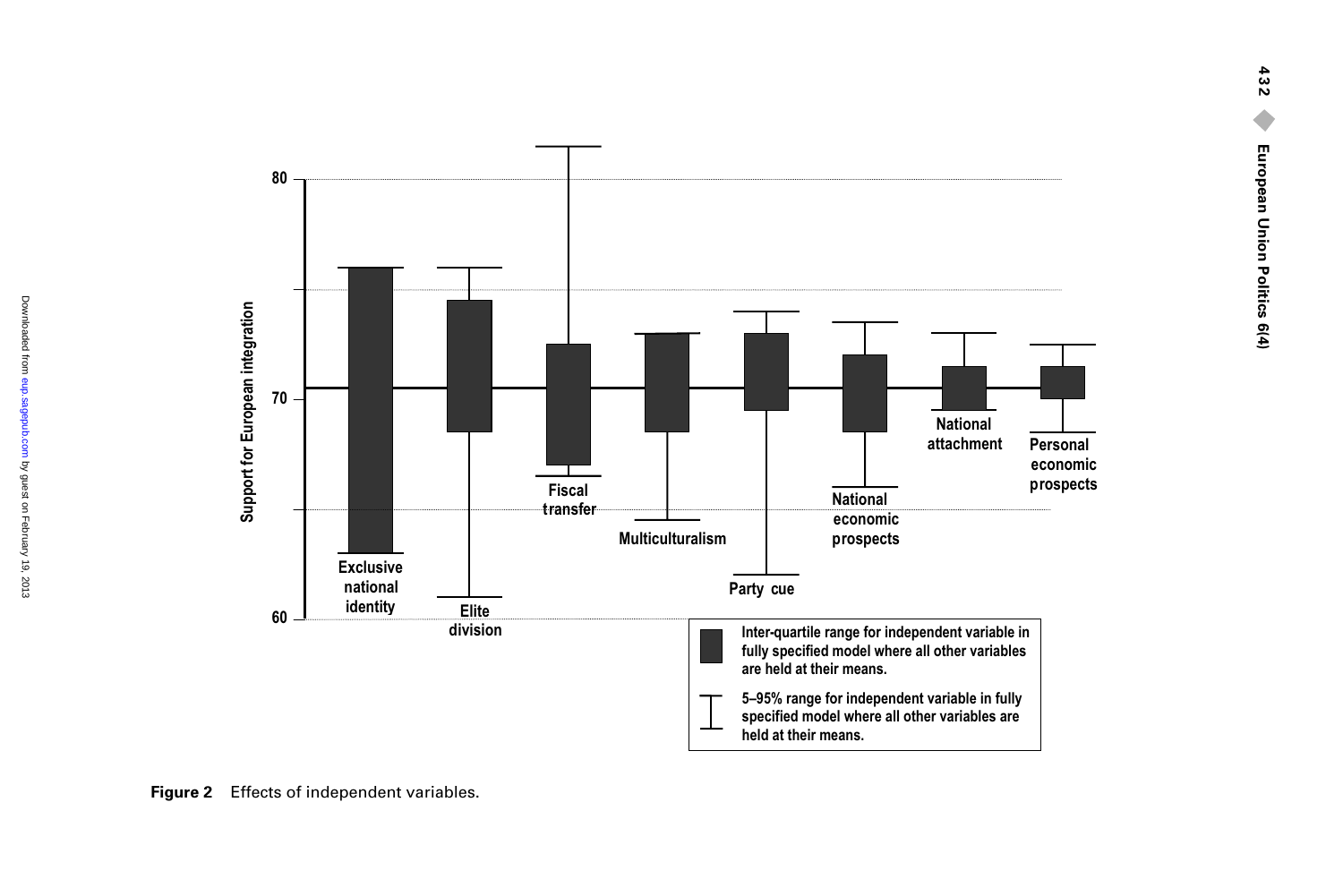in bivariate analysis.<sup>5</sup> But national identity is Janus-faced: in some circumstances it collides with European integration.

The extent to which national identity is exclusive or inclusive is decisive. A Eurobarometer question compels respondents to place either European or national identity above the other, and separates those who say they think of themselves as 'only British (or French, etc.)' from those who say they have some form of multiple identity. Estimates for *exclusive national identity* are negative, substantively large, and significant in the presence of any and all controls we exert. On average, and controlling for all other variables, an individual in our sample who claims an exclusive national identity scores 63.2 on our scale for support for European integration, compared with 76.1 for a person who does not. The difference, 12.9%, is indicated by the solid box in Figure 2.

Two methodological issues arise in relation to our claim that national identity shapes public opinion on European integration. The first concerns causal priority. Is national identity exogenous with respect to public support for European integration? Are we right to assume that national identity causes support, and not the reverse? Our approach is confirmed by empirical research arguing that national factors shape public attitudes on European integration, rather than the reverse (Kritzinger, 2003; Van Kersbergen, 2000). It seems plausible to place identities, especially national identities, earlier in the causal chain than support for or opposition to a particular political system, particularly one as distant to most citizens as the European Union. National identities are more deeply rooted in respondents' minds than are attitudes towards European integration, and, to the extent that one finds an association between them, it seems sensible to argue that identities are causally prior.

The second issue concerns measurement. The Eurobarometer question concerning exclusive national identity is far from perfect for our purpose. The measure we use taps national identity by asking whether respondents see themselves as exclusively national or have some form of national and European identity. We control for *European attachment* to diminish the influence of European identity in our results. We also find that *degrees* of European identity – whether respondents say they see themselves as national first or European first – have little statistical bite. Consistent with our exclusive national identity argument, the difference between respondents with exclusive national identity and any form of mixed identity is considerably greater than the differences among those with varying forms of mixed identity. Average support for European integration is 53.3 on our scale for respondents who have exclusive national identity, and varies between 75.1 and 80.4 across the remaining categories. The active agent in our analysis is, therefore, the divide between individuals with exclusive national identity and those who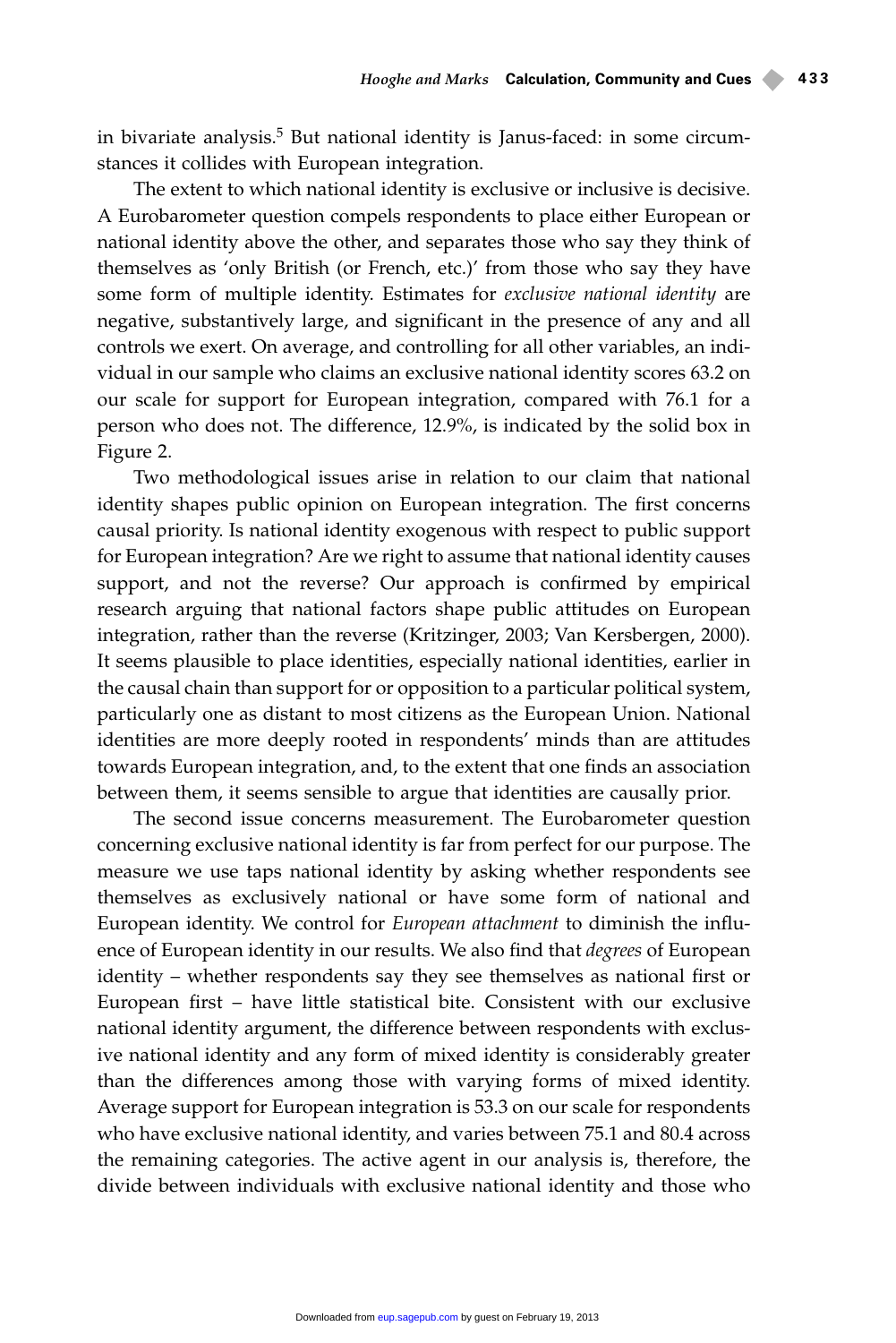|                                              | Model 1               | Model 2             | Model 3             | Model 4             | Model 5             | Model 6             |
|----------------------------------------------|-----------------------|---------------------|---------------------|---------------------|---------------------|---------------------|
| Constant (fixed effects)                     | $81.156**$<br>(2.792) | 70.290**<br>(2.653) | 76.216**<br>(2.760) | 74.032**<br>(2.295) | 75.570**<br>(1.840) | 70.550**<br>(1.709) |
| Economic calculation (fixed effects)         |                       |                     |                     |                     |                     |                     |
| Education                                    | $1.543**$             | $1.527**$           |                     | $0.997*$            | $0.970*$            | $0.927*$            |
|                                              | (0.357)               | (0.357)             |                     | (0.340)             | (0.339)             | (0.338)             |
| Professional/manager*gross national income   | $0.119*$              | $0.118*$            |                     | 0.079               | 0.072               | 0.069               |
|                                              | (0.046)               | (0.046)             |                     | (0.044)             | (0.044)             | (0.043)             |
| Manual worker*gross national income          | $-0.065*$             | $-0.065$            |                     | $-0.040$            | $-0.035$            | $-0.033$            |
|                                              | (0.029)               | (0.029)             |                     | (0.028)             | (0.028)             | (0.028)             |
| Personal economic prospects                  | $2.368**$             | $2.378**$           |                     | $2.257**$           | $2.334**$           | $2.314**$           |
|                                              | (0.649)               | (0.649)             |                     | (0.616)             | (0.615)             | (0.615)             |
| National economic prospects                  | $4.018**$             | $3.994**$           |                     | $3.125**$           | $3.025**$           | $3.115**$           |
|                                              | (0.468)               | (0.468)             |                     | (0.446)             | (0.445)             | (0.444)             |
| <b>Fiscal transfer</b>                       |                       | $4.633*$            |                     | $4.525**$           | $3.408**$           | $3.330**$           |
|                                              |                       | (1.589)             |                     | (1.333)             | (1.014)             | (0.864)             |
| Capitalism: liberal                          | $-16.263**$           |                     |                     |                     |                     |                     |
|                                              | (4.841)               |                     |                     |                     |                     |                     |
| Capitalism: continental/Christian democratic | $-11.257*$            |                     |                     |                     |                     |                     |
|                                              | (3.809)               |                     |                     |                     |                     |                     |
| Capitalism: social democratic                | $-25.419**$           |                     |                     |                     |                     |                     |
|                                              | (4.134)               |                     |                     |                     |                     |                     |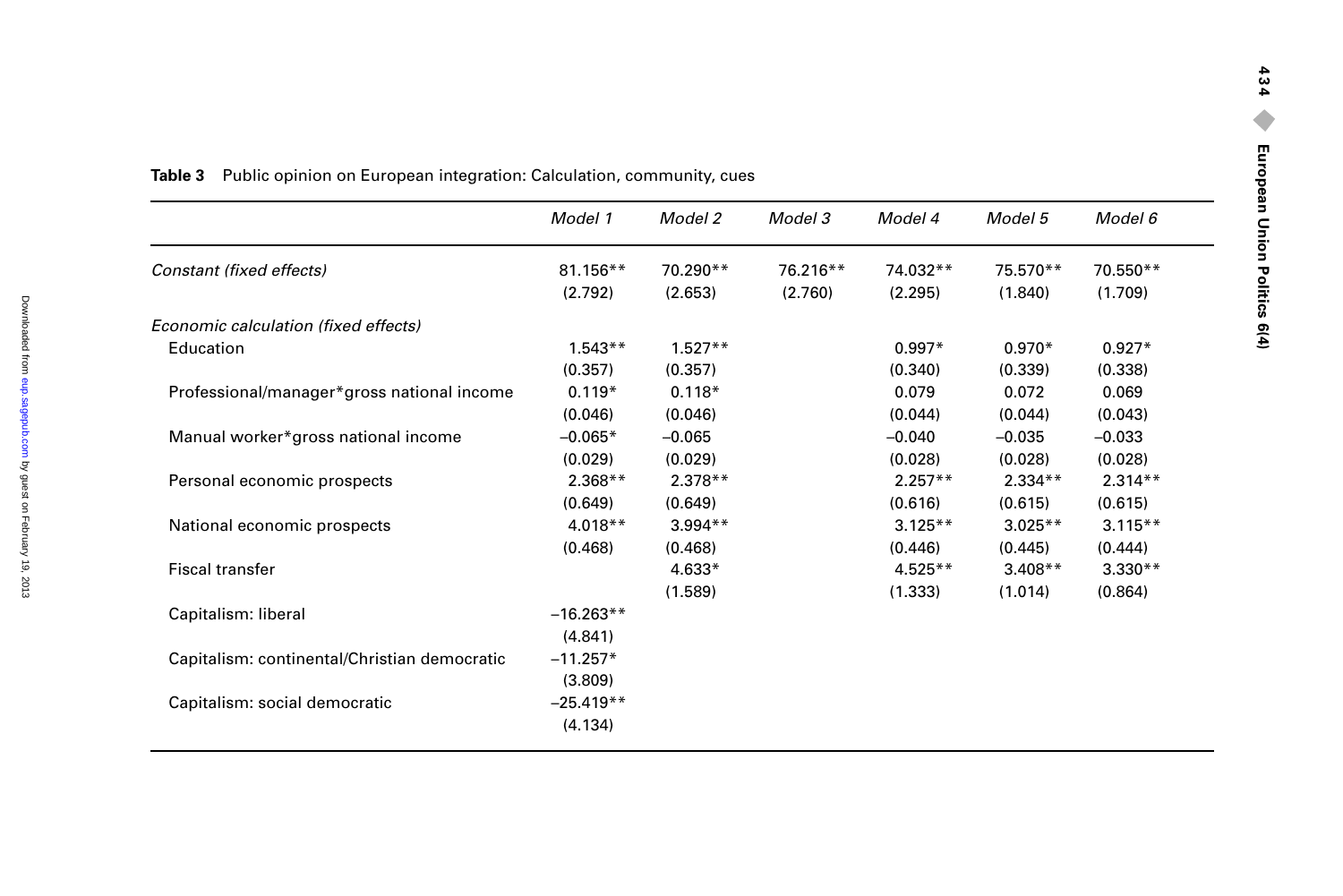#### **Table 3** continued

|                                            | Model 1 | Model 2 | Model 3     | Model 4     | Model 5     | Model 6    |
|--------------------------------------------|---------|---------|-------------|-------------|-------------|------------|
| Community and identity (fixed effects)     |         |         |             |             |             |            |
| National attachment                        |         |         | $-1.598**$  | $-1.638**$  | $-1.699**$  | $-1.691**$ |
|                                            |         |         | (0.420)     | (0.418)     | (0.416)     | (0.415)    |
| Exclusive national identity                |         |         | $-13.260**$ | $-12.954**$ | $-12.835**$ |            |
|                                            |         |         | (0.562)     | (0.560)     | (0.559)     |            |
| Multiculturalism                           |         |         | $4.532**$   | $4.191**$   | $4.173**$   | $4.153**$  |
|                                            |         |         | (0.310)     | (0.310)     | (0.309)     | (0.309)    |
| Political cues (fixed effects)             |         |         |             |             |             |            |
| Left/right                                 |         |         |             |             | 0.039       | $-0.312$   |
|                                            |         |         |             |             | (0.138)     | (0.144)    |
| Party cue                                  |         |         |             |             | $2.417**$   | $2.317**$  |
|                                            |         |         |             |             | (0.241)     | (0.221)    |
| Elite division                             |         |         |             |             | $-6.439**$  |            |
|                                            |         |         |             |             | (2.191)     |            |
| Elite division*exclusive national identity |         |         |             |             |             | $-5.136**$ |
|                                            |         |         |             |             |             | (0.223)    |
| Left/right*social democratic capitalism    |         |         |             |             |             | $1.580**$  |
|                                            |         |         |             |             |             | (0.294)    |
| -2 *log likelihood                         | 69683   | 69695   | 68981       | 68853       | 68787       | 68769      |
| $R2$ (including European attachment)       | .26     | .20     | .25         | .31         | .37         | .38        |
| $R2$ (excluding European attachment)       | .19     | .12     | .22         | .27         | .34         | .34        |

Notes: Multi-level analysis using MLWiN.  $N = 7641$ ; countries equally weighted. \*  $p < .01$ , \*\*  $p < .001$ 

**435**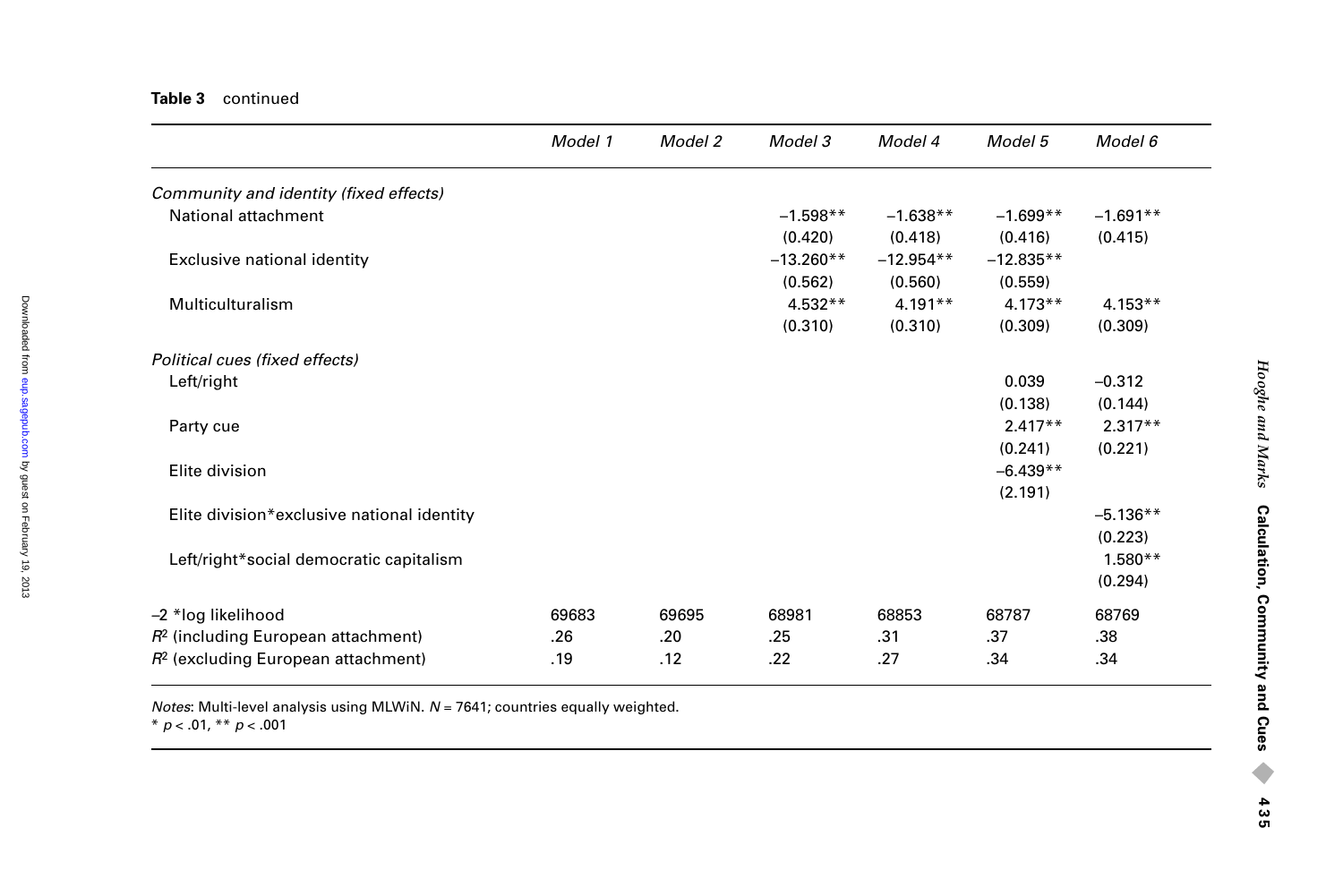attest to some mix of inclusive national and European identity rather than between those who have different degrees of mixed identity.

Model 4 combines economic and identity variables and is a large improvement over models 1 to 3. This model reveals that economic and identity variables tap different aspects of public opinion. Model 5 introduces political parties, elite divisions, and left/right ideology. *Party cue* is the fifth most powerful variable in Figure 2, while divisions within and across political parties and divisions within the political elite, summarized by the variable *elite division*, are extraordinarily influential. The inter-quartile range in Figure 2 for *elite division* is second only to that for *exclusive national identity*. A citizen in Sweden, the country with the most divided elite, scores on average 60.8 on our scale for support for European integration, whereas a citizen in Spain, with the least divided elite, scores 76.1. This 5–95% range is represented by the whiskers in Figure 2. Model 5 explains 33.5% of total variance when we strip out the effect of *European attachment*, and it is more powerful than any model in Table 1.6

Model 6, our final model, is in one key respect simpler than model 5. It combines the two most influential variables in model 5, *elite division* and *exclusive national identity*, into a single interactive term that provides information about the level of elite division *only* for individuals having exclusive national identity. Our hunch, derived from what we know about American public opinion, seems to be on the right track: divisions within a country's elite interact with exclusive national identity to shape attitudes on European integration. Model 6 includes another interaction term, *left/right\*social democratic capitalism*, which has a significant positive coefficient consistent with our hypothesis that political-economic institutions refract ideological positioning. In social democratic systems, the Left's response to European integration is framed by its defense of welfare provisions that appear anomalous in a wider European context, whereas the political Right welcomes European norms.

### **Conclusion**

The European Union is an extremely versatile institution. It is an international regime that facilitates economic exchange; it is a supranational polity that exerts political authority over its citizens; and it is part of a system of multilevel governance that encompasses national politics. In this paper we show that the motivations underlying public opinion on European integration draw on all three perspectives. Citizens take the economic consequences of market integration into account, both for themselves and for their countries. They evaluate European integration in terms of their communal identities and their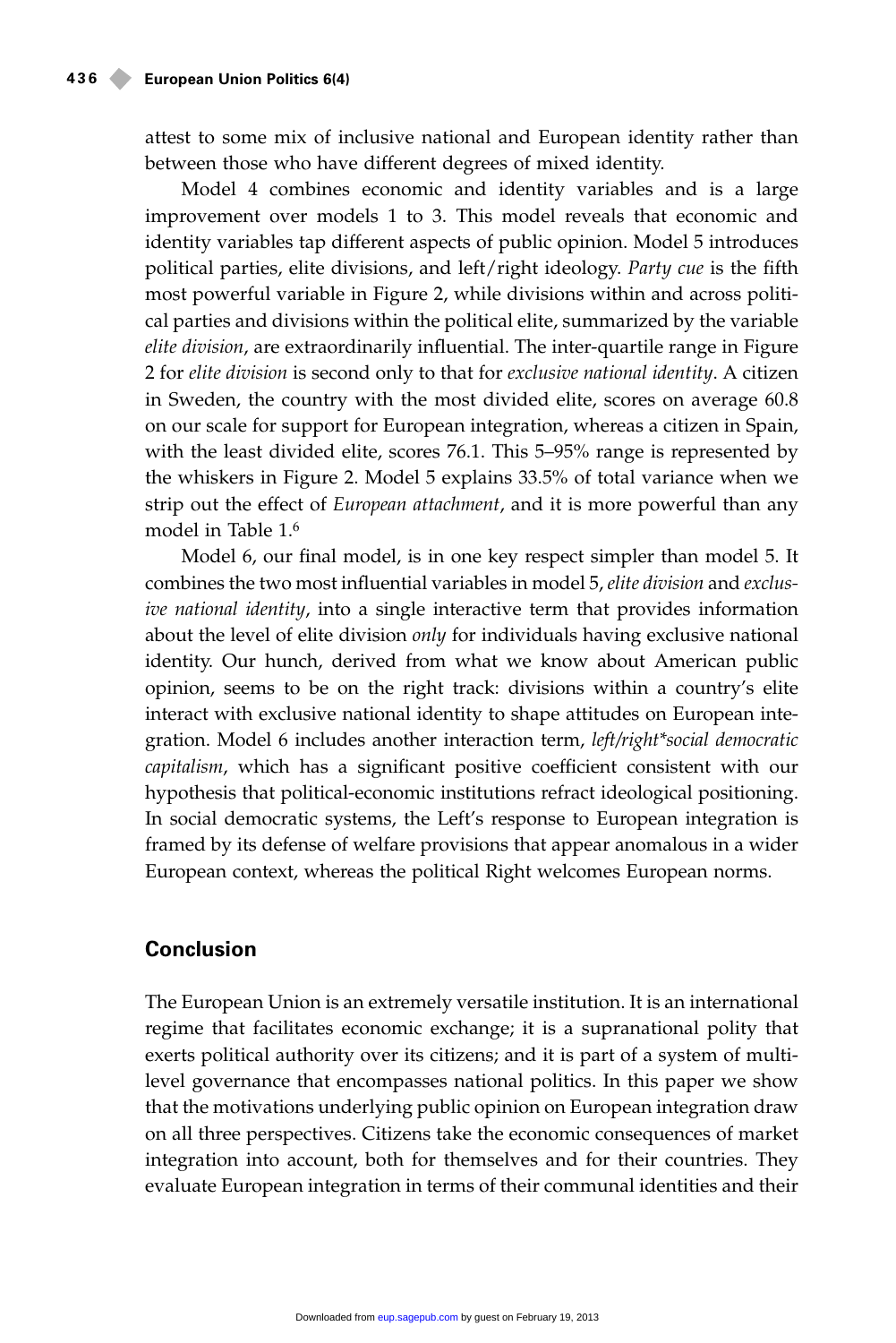views towards foreigners and foreign cultures. Further, their attitudes are cued by their ideological placement and by elites and political parties.

A multi-level model that synthesizes these perspectives is considerably more powerful than one that does not. The model we put forward in this paper uses 12 degrees of freedom to account for 25.6% of variance at the individual level and almost all variance at the country and party levels. Comparison with prior models is not easy given variations in method and dependent variables, but, for the first time, readers can review leading models and their basic findings side by side.

Economic interests and communal identities do not speak with a single voice across the European Union, but interact with national institutions and elites. The implications of ideology for public opinion on European integration vary with the expected effect of integration on welfare states. More integration means one thing for welfare spending in a country such as the UK, which has a low level, and quite another in a country such as Sweden, where welfare spending is high. This is reflected in ideological positioning with respect to European integration.

We find that exclusive national identity provides a key to public opinion, but the extent to which exclusive national identity bites on support for European integration depends on how divided national elites are. Where elites are united on Europe, national identity and European integration tend to coexist; where they are divided, national identity produces Euro-skepticism.

National identities are formed early in life. Children as young as six or seven know full well whether they are Spanish, German, or Swedish (Druckman, 1994). Yet the political consequences of national identity are constructed in debate and conflict. We suggest that such construction takes place primarily in domestic arenas, and is cued by political elites and political parties, but we need better data, and data over time, to delve more deeply into the causal connections between elite and public attitudes.

Theories of public opinion on European integration have lagged behind first-hand description. Journalists and close observers of the public mood have for some time emphasized that national identities constrain support for European integration, yet all but a few scholarly analyses have focused on economic calculation. Our finding that identity is influential for public opinion on European integration extends research linking identity conceptions to attitudes on immigration and race (Citrin et al., 1990; De Vreese and Boomgaarden, 2005; Luedtke, 2005; Sears, 1993; Sniderman et al., 2004).

Our analysis suggests that the influence of communal identities may reach well beyond race or immigration. A policy with clear distributional consequences may still be evaluated as an identity issue. Research on trade liberalization has produced the unexplained finding that citizens with strong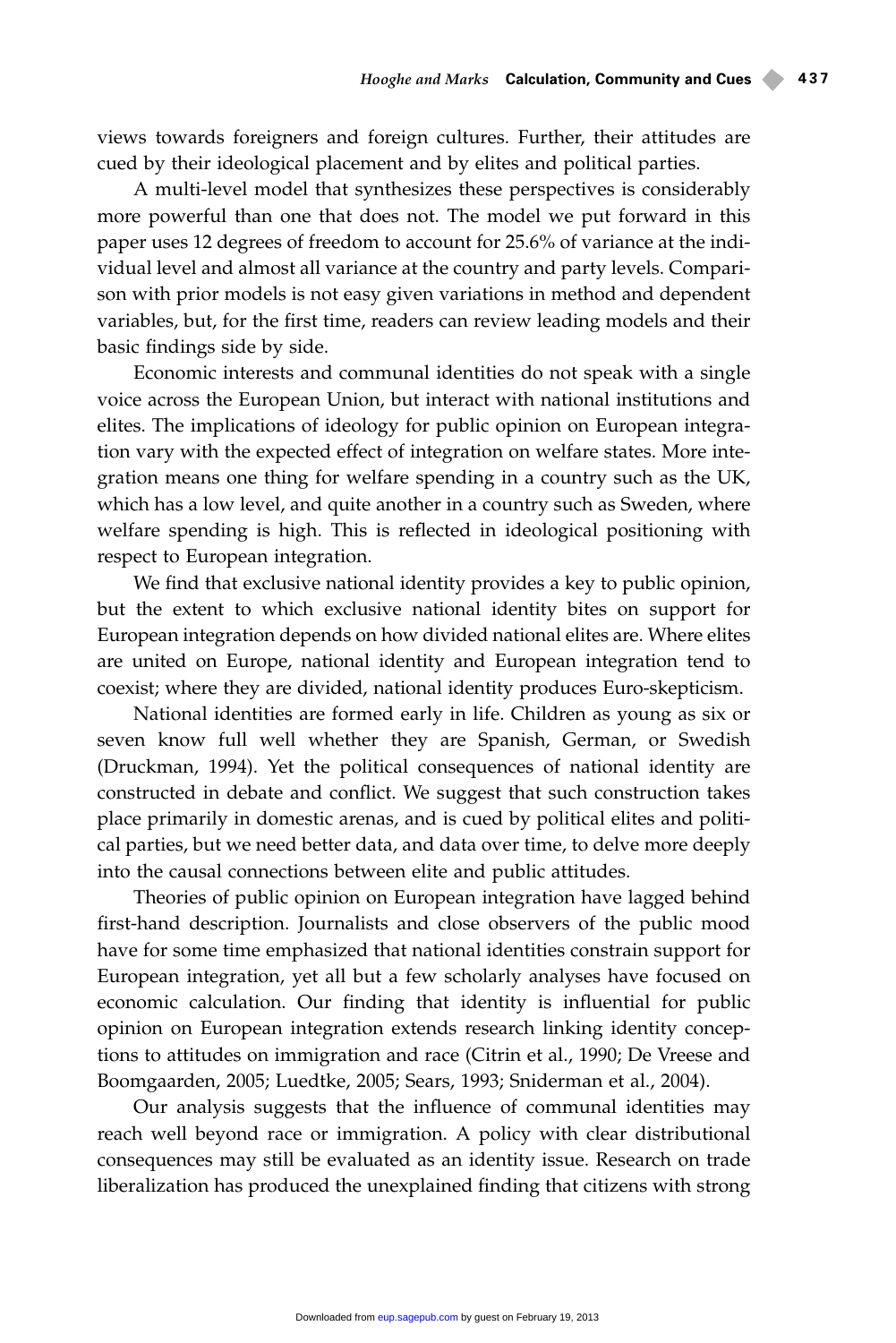national attachment tend to oppose trade liberalization both in the United States and across OECD countries. National attachment appears to be a more powerful influence than conventional economic factors, a finding that is all the more striking because it has emerged in two independent tests of economic, not identity, theories (O'Rourke and Sinnott, 2001; Mayda and Rodrik, 2002). Clearly, we have much to learn about how economic calculation and identity shape public opinion, and about how their effects vary across political contexts.

#### **Notes**

For comments and advice we are grateful to Mark Aspinwall, Stefano Bartolini, Tanja Börzel, Gerda Falkner, Rusanna Gaber, Peter Hall, Elizabeth Gerber, Adrienne Héritier, Seth Jolly, Hans-Peter Kriesi, David Lake, Christiane Lemke, Ivan Llamazares, Catherine Netjes, Thomas Risse, Edeltraud Roller, Dieter Rucht, David Soskice, Alexander Trechsel, Anna Triandafyllidou, Bernhard Wessels, and the Steiner political science discussion group at the University of North Carolina, Chapel Hill. Earlier versions were presented at the Vrije Universiteit Amsterdam; the Social Science Research Center, Berlin; the European University Institute, Florence; the Center for European Studies at Harvard University; Humboldt University, Berlin; the University of Michigan, Ann Arbor; Princeton University; the Institute for Advanced Studies, Vienna; and the 2003 APSA Meeting, Philadelphia. We received institutional support from the Center for European Studies at the University of North Carolina, the Alexander von Humboldt Foundation, and the Social Science Research Center, Berlin. We alone are responsible for errors.

- 1 The literature is divided on how to test this hypothesis. Gabel (1998c) interacts occupational dummies for low- and high-skilled individuals with relative wages (or income). This operationalization has been criticized on the grounds that relative wage/income data at the individual level do not adequately capture variation in national contexts (Brinegar and Jolly, 2005). We follow Gabel by interacting occupation with income, but we use a national variable – gross national income (GNI) – to tap country variation.
- 2 This assumption is controversial, and has been recently challenged (Carrubba, 2001; Gabel and Scheve, 2004). It seems sensible to model the party–public interaction as conditional on the salience of an issue for the public. Recent data and research suggest that European integration has indeed become salient in some recent national elections, though it is not clear how this has varied over time (Evans, 1999; Netjes, 2004; Tilman, 2004).
- 3 The appendix can be found on the EUP web page.
- 4 Data are from Eurobarometer 54.1 (Hartung, 2002; fieldwork in Fall 2000). The data set was made available by the Mannheimer Zentrum für Umfragen, Methoden und Analysen (ZUMA). We include only respondents for whom we have values on all variables in the full model to assure commensurability across explanatory models, and we weight each country to have equal sample size. Neither of these decisions affects our results. There are no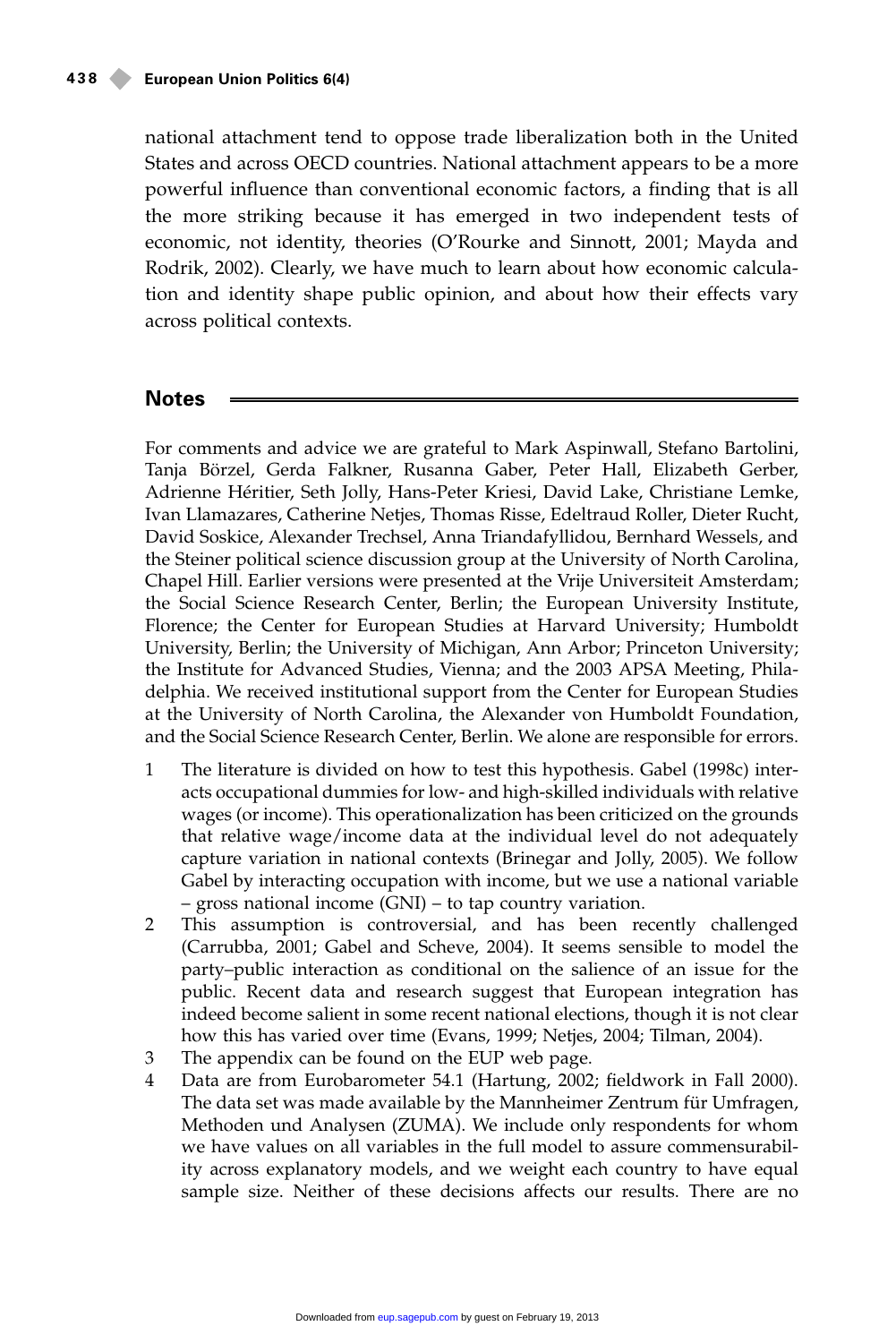significant differences in means and standard deviations between our restricted sample and the full sample (minus Luxembourg, and each country equally weighted; see appendix). No variables reported here shift in sign or significance across the restricted and full samples or across weighted and unweighted samples.

- 5 The association between *national attachment* and *support for European integration* is usually insignificant under controls, and becomes negative when we control for *European attachment*.
- 6 When we follow Gabel and Palmer (1995) and include national benefit ('Do you believe your country has benefited from European integration') on the left-hand side of the equation along with country dummies, model 5 explains 42.6% of the variance.

### **References**

- Anderson, Christopher J. (1998) 'When in Doubt, Use Proxies: Attitudes toward Domestic Politics and Support for European Integration', *Comparative Political Studies* 31: 569–601.
- Anderson, Christopher J. and M. Shawn Reichert (1996) 'Economic Benefits and Support for Membership in the E.U.: A Cross-National Analysis', *Journal of Public Policy* 15: 231–49.
- Bolton, Patrick and Gérard Roland (1997) 'The Breakup of Nations: A Political Economy Analysis', *Quarterly Journal of Economics* 112: 1057–89.
- Brinegar, Adam and Seth Jolly (2005) 'Location, Location, Location: National Contextual Factors and Public Support for European Integration', *European Union Politics* 6(2): 155–80.
- Brinegar, Adam, Seth Jolly and Herbert Kitschelt (2004) 'Varieties of Capitalism and Political Divides over European Integration', in Gary Marks and Marco Steenbergen (eds) *European Integration and Political Conflict*, pp. 62–89. Cambridge: Cambridge University Press.
- Carey, Sean (2002) 'Undivided Loyalties: Is National Identity an Obstacle to European Integration?', *European Union Politics* 3(4): 387–413.
- Carrubba, Clifford J. (1997) 'Net Financial Transfers in the European Union: Who Gets What and Why?', *Journal of Politics* 59: 469–96.
- Carrubba, Clifford J. (2001) 'The Electoral Connection in European Union Politics', *Journal of Politics* 63: 141–58.
- Chong, Dennis (2000) *Rational Lives: Norms and Values in Politics and Society*. Chicago: University of Chicago Press.
- Christin, Thomas (2005) 'Economic and Political Basis of Attitudes towards the EU in Central and East European Countries in the 1990s', *European Union Politics* 6(1): 29–57.
- Christin, Thomas and Alexander Trechsel (2002) 'Joining the EU? Explaining Public Opinion in Switzerland', *European Union Politics* 3(4): 415–43.
- Citrin, Jack and John Sides (2004) 'Can There Be Europe without Europeans? Problems of Identity in a Multinational Community', in Richard Herrmann, Marilynn Brewer and Thomas Risse (eds) *Transnational Identities: Becoming European in the EU*, pp. 161–85. Lanham, MD: Rowman & Littlefield.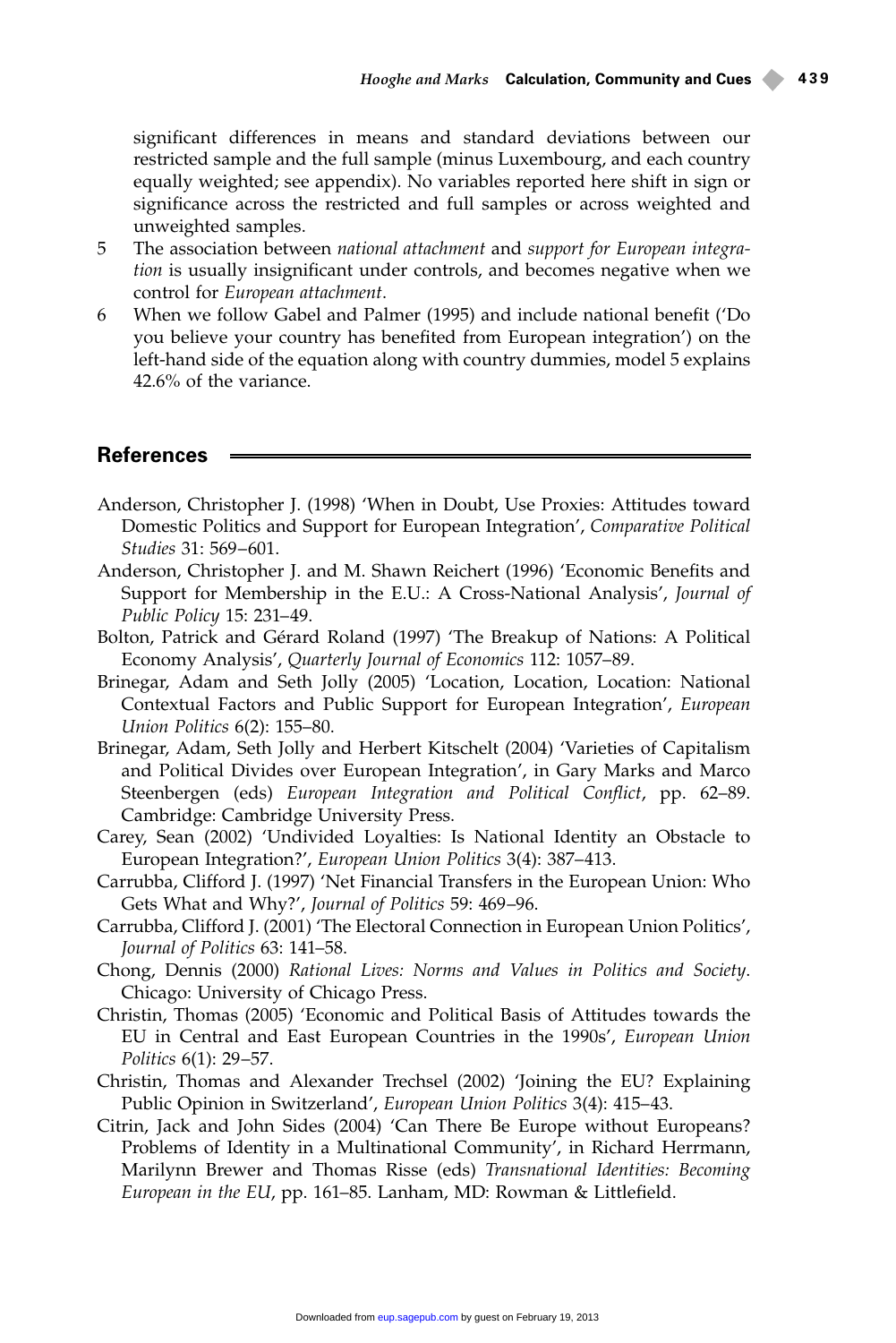- Citrin, Jack, Beth Reingold and Donald P. Green (1990) 'American Identity and the Politics of Ethnic Change', *Journal of Politics* 52: 1124–54.
- Commission of the European Union (2001) *Allocation of 2000 EU Operating Expenditure by Member State*. European Commission, Budget Directorate, September.
- De Vreese, Claes and Haj Boomgaarden (2005) 'Projecting EU Referendums: Fear of Immigration and Support for European Integration', *European Union Politics* 6(1): 59–82.
- Diez Medrano, Juan (2003) *Framing Europe: Attitudes to European Integration in Germany, Spain, and the United Kingdom*. Princeton, NJ: Princeton University Press.
- Diez Medrano, Juan and Paula Guttiérez (2001) 'Nested Identities: National and European Identity in Spain', *Ethnic and Racial Studies* 24: 753–78.
- Druckman, Daniel (1994) 'Nationalism, Patriotism, and Group Loyalty: A Social Psychological Perspective', *Mershon International Studies Review* 38: 43–68.
- Druckman, James N. (2001) 'On the Limits of Framing Effects: Who Can Frame?', *Journal of Politics* 63: 1041–66.
- Eichenberg, Richard and Russell Dalton (1993) 'Europeans and the European Community: The Dynamics of Public Support for European Integration', *International Organization* 47: 507–34.
- Eichenberg, Richard and Russell Dalton (2003) 'Post-Maastricht Blues: The Welfare State and the Transformation of Citizen Support for European Integration, 1973–2002', mimeo, Tufts University.
- Elster, Jon (1990) 'When Rationality Fails', in Karen Schweers Cook and Margaret Levi (eds) *The Limits of Rationality*, pp. 19–51. Chicago: University of Chicago Press.
- Evans, Geoffrey (1999) 'Europe: A New Electoral Cleavage?', in Geoffrey Evans and Pippa Norris (eds) *Critical Elections: British Parties and Voters in Long-Term Perspective*, pp. 207–22. London: Sage.
- Feldman, Stanley (1988) 'Structure and Consistency in Public Opinion: The Role of Core Beliefs and Values', *American Journal of Political Science* 32: 416–40.
- Franklin, Mark, Michael Marsh and Lauren McLaren (1994) 'Uncorking the Bottle: Popular Opposition to European Unification in the Wake of Maastricht', *Journal of Common Market Studies* 32: 455–73.
- Franklin, Mark N., Cees van der Eijk and Michael Marsh (1995) 'Referendum Outcomes and Trust in Government: Public Support for Europe in the Wake of Maastricht', in Jack Hayward (ed.) *The Crisis of Representation in Europe*, pp. 101–17. London: Frank Cass.
- Gabel, Matthew (1998a) 'Public Support for European Integration: An Empirical Test of Five Theories', *Journal of Politics* 60: 333–54.
- Gabel, Matthew (1998b) *Interests and Integration: Market Liberalization, Public Opinion, and European Union.* Ann Arbor: University of Michigan Press.
- Gabel, Matthew (1998c) 'Economic Integration and Mass Politics: Market Liberalization and Public Attitudes in the European Union', *American Journal of Political Science* 42: 936–53.
- Gabel, Matthew and Harvey Palmer (1995) 'Understanding Variation in Public Support for European Integration', *European Journal of Political Research* 27: 3–19.

Gabel, Matthew and Kenneth Scheve (2004) 'Estimating the Effect of Elite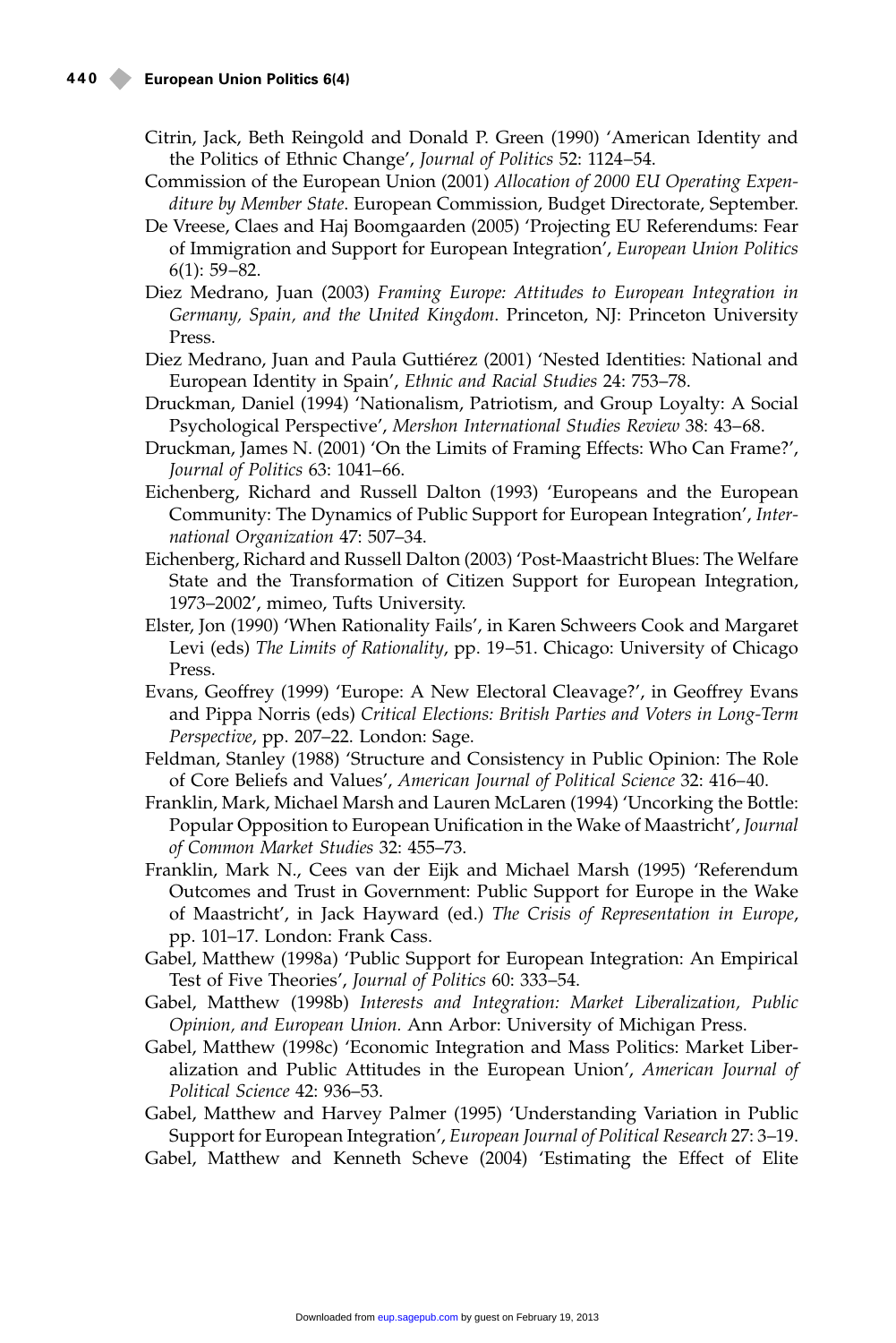Consensus on Public Opinion Using Instrumental Variables', mimeo, University of Kentucky.

- Haesly, Richard (2001) 'Euroskeptics, Europhiles and Instrumental Europeans: European Attachment in Scotland and Wales', *European Union Politics* 2(1): 81–102.
- Hall, Peter A. and David Soskice (eds) (2001) *Varieties of Capitalism: The Institutional Foundations of Comparative Advantage*. Oxford: Oxford University Press.
- Hartung, Harald (2002) *Eurobarometer 54.1: Building Europe and the European Union. The European Parliament, Public Safety, and Defense Policy, November–December 2000*. Brussels: Commission of the European Communities.
- Hooghe, Liesbet (2003) 'Europe Divided? Elites vs. Public Opinion on European Integration', *European Union Politics* 4(3): 281–305.
- Hooghe, Liesbet and Gary Marks (2004) 'Does Identity or Economic Rationality Drive Public Opinion on European Integration?', *PS: Political Science and Politics* 37: 415–20.
- Hooghe, Liesbet, Gary Marks and Carole Wilson (2002) 'Does Left/Right Structure Party Positions on European Integration?', *Comparative Political Studies* 35: 965–89.
- Huber, Evelyne and John Stephens (2001) *Political Choice in Global Markets: Development and Crisis of Advanced Welfare States*. Chicago: Chicago University Press.
- Inglehart, Ronald (1970) 'Cognitive Mobilization and European Identity', *Comparative Politics* 3: 45–70.
- Klandermans, Bert, José Manuel Sabucedo and Mauro Rodriguez (2003) 'Inclusiveness of Identification among Farmers in the Netherlands and Galicia', *European Journal of Social Psychology* 34: 279–95.
- Kriesi, Hanspeter and Romain Lachat (2004) 'Globalization and the Transformation of the National Political Space: Switzerland and France Compared', paper prepared for a Workshop on the Analysis of Political Cleavages and Party Competition, Duke University, 16–17 April.
- Kritzinger, Sylvia (2003) 'The Influence of the Nation-State on Individual Support for the European Union', *European Union Politics* 4(2): 219–42.
- Luedtke, Adam (2005) 'European Integration, Public Opinion, and Immigration Policy: Testing the Impact of National Identity', *European Union Politics* 6(1): 83–112.
- McLaren, Lauren (2002) 'Public Support for the European Union: Cost/Benefit Analysis or Perceived Cultural Threat?' *Journal of Politics* 64(12): 551–66.
- Maddens, Bart, Roeland Beerten and Jaak Billiet (1996) *Ethnocentrism and Nationalism: Towards a Contextual Approach.* Leuven: Department of Sociology (ISPO).
- Marks, Gary (1999) 'Territorial Identities in the European Union', in Jeffrey J. Anderson (ed.) *Regional Integration and Democracy: Expanding on the European Experience*, pp. 69–91. Lanham, MD: Rowman & Littlefield.
- Marks, Gary (2004) 'Conclusion: European Integration and Political Conflict', in Gary Marks and Marco Steenbergen (eds) *European Integration and Political Conflict*, pp. 235–59. Cambridge: Cambridge University Press.
- Marks, Gary and Ivan Llamazares (forthcoming) 'Multi-level Governance in Southern Europe: European Integration and Regional Mobilization', in P. Nikiforos Diamandouros, Richard Gunther and Gianfranco Pasquino (eds) *The*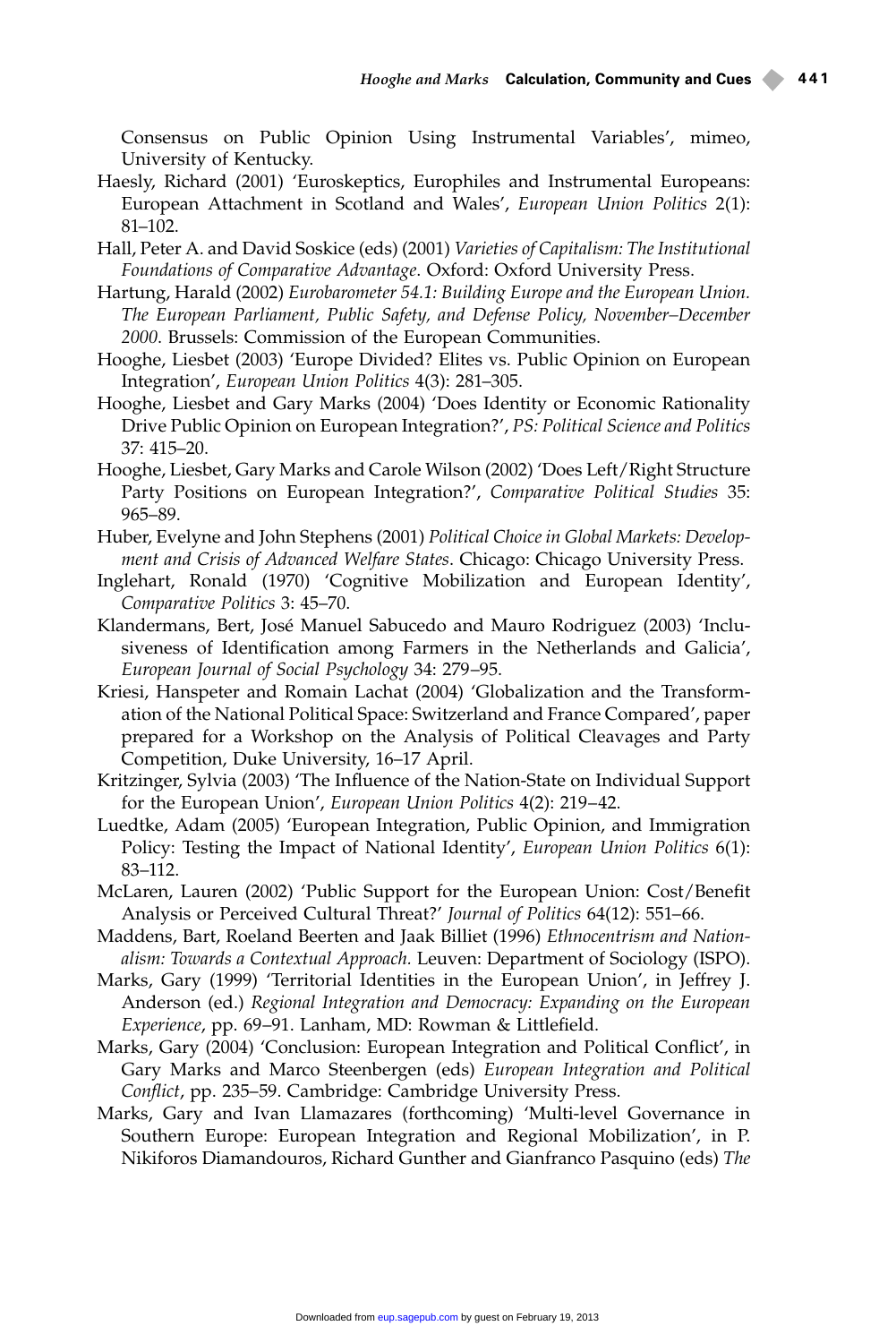*Changing Functions of the State in the New Southern Europe*. Baltimore, MD: Johns Hopkins University Press.

- Massey, Douglas (2002) 'Presidential Address: A Brief History of Human Society: The Origin and Role of Emotion in Social Life', *American Sociological Review* 67: 1–29.
- Mayda, Anna Maria and Dani Rodrik (2002) 'Why Are Some People (and Countries) More Protectionist Than Others?', mimeo, MIT.
- Netjes, Catherine (2004) 'Sleeping Giant or Much Ado about Nothing? Examining the Role of Attitudes towards European Integration on National Vote Choice in Denmark', mimeo, Free University of Amsterdam.
- O'Rourke, Kevin H. and Richard Sinnott (2001) 'The Determinants of Individual Trade Policy Preferences: International Survey Evidence', paper presented at the Brookings Trade Policy Forum, 10–11 May.
- Ray, Leonard (2003a) 'Reconsidering the Link between Incumbent Support and Pro-EU Opinion', *European Union Politics* 4(3): 259–79.
- Ray, Leonard (2003b) 'When Parties Matter: The Conditional Influence of Party Positions on Voter Opinions about European Integration', *Journal of Politics* 65: 978–94.
- Ray, Leonard (2004) 'Don't Rock the Boat: Expectations, Fears, and Opposition to EU Level Policy Making', in Gary Marks and Marco Steenbergen (eds) *European Integration and Political Conflict*, pp. 51–61. Cambridge: Cambridge University Press.
- Risse, Thomas (2002) 'Nationalism and Collective Identities. Europe versus the Nation-State?', in Paul Heywood, Erik Jones and Martin Rhodes (eds) *Developments in West European Politics*, pp. 77–93. London: Palgrave Macmillan.
- Rodrik, Dani (1997) *Has Globalization Gone Too Far?* Washington DC: Institute for International Economics.
- Rohrschneider, Robert (2002) 'The Democracy Deficit and Mass Support for an EU-wide Government', *American Journal of Political Science* 46: 463–75.
- Sánchez-Cuenca, Ignacio (2000) 'The Political Bases of Support for European Integration', *European Union Politics* 1(2): 147–71.
- Scharpf, Fritz (2000) 'The Viability of Advanced Welfare States in the International Economy: Vulnerabilities and Options', *Journal of European Public Policy* 7: 190–228.
- Sears, David O. (1993) 'Symbolic Politics: A Socio-Psychological Theory', in Shanto Iyengar and William J. McGuire (eds) *Explorations in Political Psychology*, pp. 113–49. Durham, NC: Duke University Press.
- Sears, David O. and Carolyn Funk (1991) 'The Role of Self-Interest in Social and Political Attitudes', *Advances in Experimental Social Psychology* 24: 1–91.
- Sniderman, Paul M., Louk Hagendoorn and Markus Prior (2004) 'Predisposing Factors and Situational Triggers: Exclusionary Reactions to Immigrant Minorities', *American Political Science Review* 98: 35–49.
- Spence, Jacqueline [s.d., 1997] *The European Union: A View from the Top*. Waver, Belgium: EOS Gallup Europe of top national decision-makers in member states.
- Steenbergen, Marco and Bradford S. Jones (2002) 'Modeling Multilevel Data Structures', *American Journal of Political Science* 46: 218–37.
- Steenbergen, Marco and David J. Scott (2004) 'Contesting Europe? The Salience of European Integration as a Party Issue', in Gary Marks and Marco